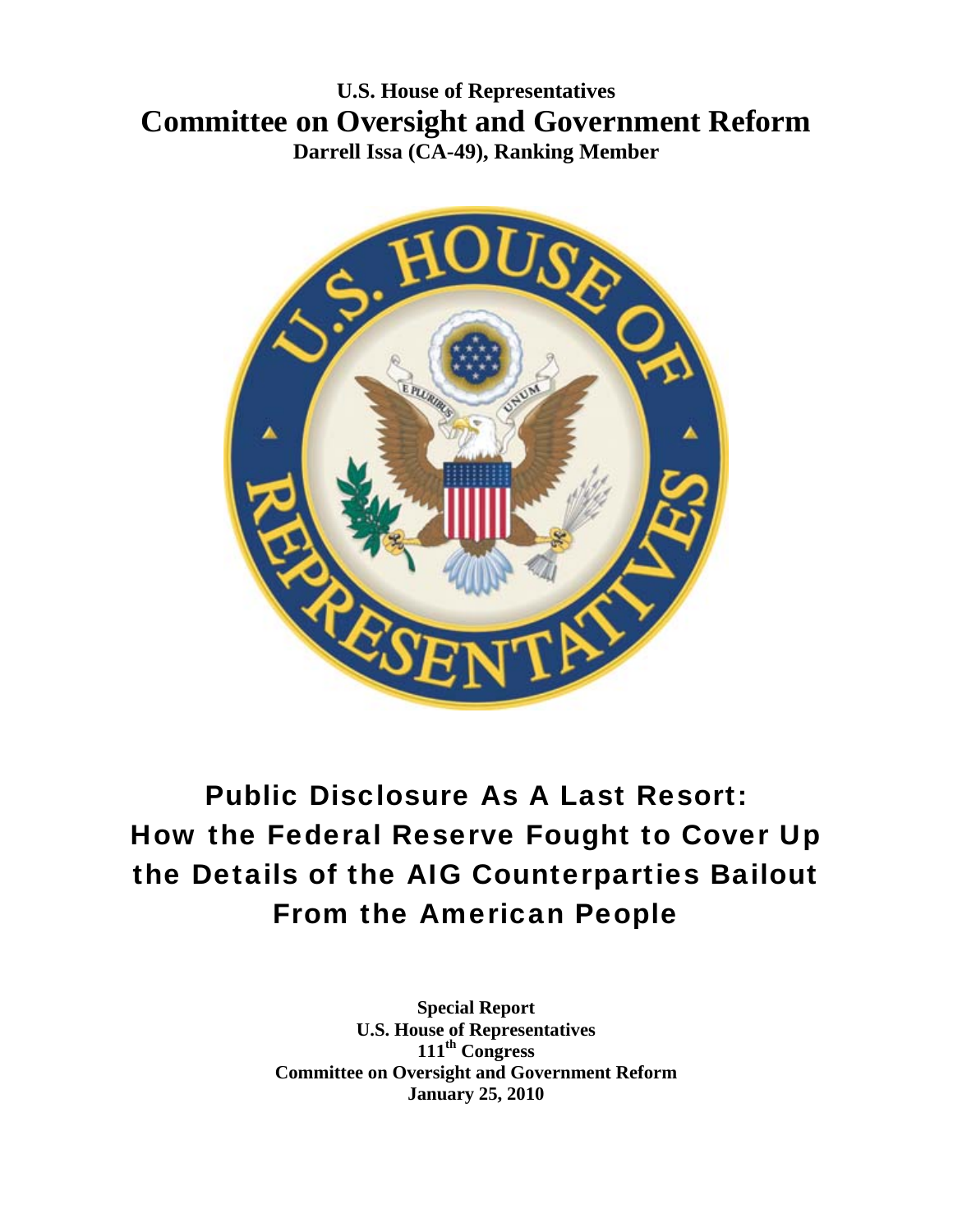On Wednesday, January 27, 2010, at 10:00 a.m., in room 2154 of the Rayburn House Office Building, the Committee will hold a hearing entitled, "Factors Affecting Efforts to Limit Payments to AIG Counterparties." The hearing will examine the federal bailout of American International Group ("AIG"), the payment of \$62.1 billion to counterparties of AIG's credit default swaps ("CDS"), and efforts to conceal information about these payments from the American people.

#### **INTRODUCTION AND BACKGROUND: THE AIG BAILOUT**

Starting in 2007, AIG began to suffer financial difficulties due, primarily, to payments of collateral to counterparty institutions that had purchased insurance from AIG on complex financial assets, including bundles of sub prime mortgages, through insurance-like derivatives contracts called credit default swaps.<sup>[1](#page-1-0)</sup> These derivatives contracts were sold by AIG Financial Products ("AIG FP"), a subsidiary of AIG. $2$ 

On September 15, 2008, the three major credit ratings agencies downgraded AIG's credit rating due to rising calls for AIG to post billions of dollars in cash collateral.<sup>[3](#page-1-2)</sup> These collateral calls, combined with the ratings downgrade (which triggered calls for more collateral under the terms of the contracts), put AIG on the verge of a bankruptcy filing.<sup>[4](#page-1-3)</sup> The following day, September 16, 2008, the Federal Reserve Board, with the support of the Treasury Department ("Treasury"), authorized the Federal Reserve Bank of New York ("FRBNY") to lend up to \$85 billion to AIG to enable AIG to avoid filing for bankruptcy.<sup>[5](#page-1-4)</sup> Federal officials claimed that an AIG bankruptcy would lead to systemic consequences across the U.S. and international economies. $6$ 

AIG subsequently received billions of dollars in additional taxpayer assistance, from both the Federal Reserve and Treasury. As of September 2009, AIG had received a total of \$120 billion out of a total credit line of \$182 billion.<sup>[7](#page-1-6)</sup>

## **THE FRBNY REJECTS ALTERNATIVES TO PAYING AIG'S COUNTERPARTIES AT PAR**

Throughout September and October of 2008, AIG continued to post collateral to its CDS counterparties, and by November 5, 2008, AIG had drawn down approximately \$61 billion of its initial \$[8](#page-1-7)5 billion line of credit from the FRBNY.<sup>8</sup> These payments and related loss of liquidity led to concerns that the ratings agencies would further downgrade AIG's credit rating, which, according to the FRBNY, "would have been catastrophic and would most likely have led to an AIG bankruptcy."<sup>[9](#page-1-8)</sup> Throughout this period, AIG was negotiating with its counterparties in an attempt to get the counterparties to accept cash

- <span id="page-1-2"></span><span id="page-1-1"></span><sup>3</sup> *Id*.
- $4$  *Id.*
- <span id="page-1-4"></span><span id="page-1-3"></span> $<sup>5</sup>$  *Id.*</sup>
- <span id="page-1-5"></span> $6$   $Id.$

<span id="page-1-0"></span><sup>&</sup>lt;sup>1</sup> See SIGTARP, "Factors Affecting Efforts to Limit Payments to AIG Counterparties," November 17, 2009. Available at

[http://www.sigtarp.gov/reports/audit/2009/Factors\\_Affecting\\_Efforts\\_to\\_Limit\\_Payments\\_to\\_AIG\\_Counterpar](http://www.sigtarp.gov/reports/audit/2009/Factors_Affecting_Efforts_to_Limit_Payments_to_AIG_Counterparties.pdf) [ties.pdf](http://www.sigtarp.gov/reports/audit/2009/Factors_Affecting_Efforts_to_Limit_Payments_to_AIG_Counterparties.pdf)

 $^{2}$ *Id.* 

<span id="page-1-6"></span><sup>7</sup> *See* "Status of Government Assistance Provided to AIG," Government Accountability Office, September 2009. Available at <http://www.gao.gov/new.items/d09975.pdf>**.** 

<span id="page-1-8"></span><span id="page-1-7"></span><sup>8</sup> *See* SIGTARP, note 1, *supra*.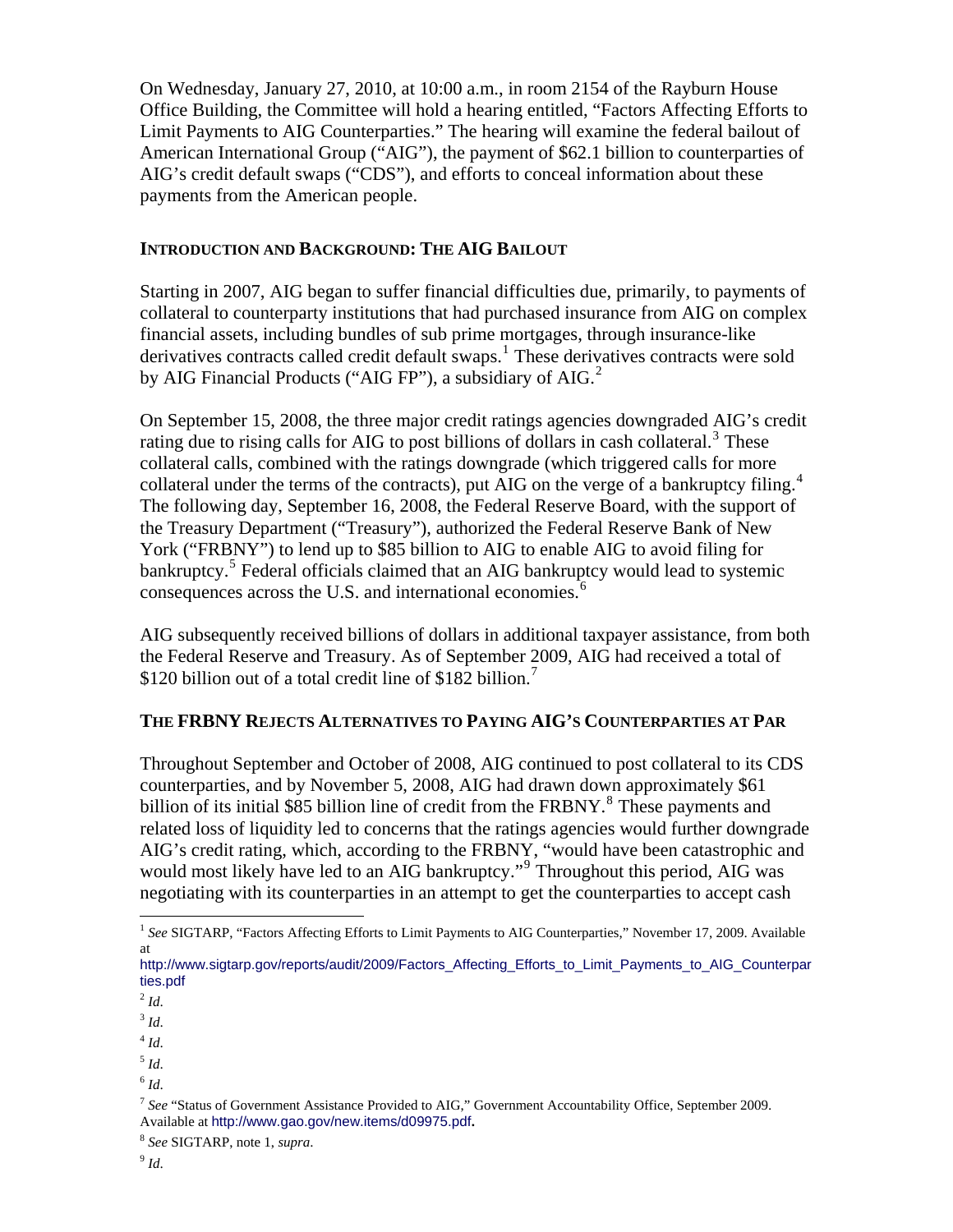payments (in addition to the collateral AIG had already posted) in exchange for winding down, or tearing up, the CDS contracts.<sup>[10](#page-2-0)</sup> On October 31, after AIG had failed to convince its counterparties to wind down the CDS contracts, the FRBNY ordered AIG to "stand down on all discussions with counterparties."<sup>[11](#page-2-1)</sup>

The FRBNY evaluated multiple options for dealing with the liquidity problems related to AIG's counterparties' collateral demands.<sup>[12](#page-2-2)</sup> According to Elias Habayeb, a former AIG employee, he and another AIG employee presented ideas for mitigating these liquidity problems to FRBNY officials on September 30, 2008.<sup>[13](#page-2-3)</sup> According to the Special Inspector General for the Troubled Asset Relief Program ("SIGTARP"), Blackrock Solutions, a firm hired by FRBNY to evaluate AIG's liquidity needs, presented similar ideas to the FRBNY between late October and early November 2008.<sup>[14](#page-2-4)</sup>

One idea presented to FRBNY officials would have allowed the counterparties to keep the underlying assets and the protection provided by the credit default swaps. Under this option, the obligation to perform under the contract would have been transferred from AIG to a special purpose vehicle ("SPV") funded by the FRBNY, in exchange for the counterparties agreeing to waive any further collateral calls.<sup>[15](#page-2-5)</sup> FRBNY officials cited a lack of statutory authority in rejecting this option.<sup>[16](#page-2-6)</sup> This excuse is problematic, as the Federal Reserve guaranteed assets against losses in bailouts of other firms during the height of the financial crisis. $17$ 

Another option would have involved the sale of the underlying assets to an FRBNYfinanced SPV, with the counterparties maintaining some interest in the assets and the FRBNY holding a senior note to be repaid first when the assets regained value.<sup>[18](#page-2-8)</sup> FRBNY officials also rejected this option, claiming insufficient time to negotiate these deals with AIG's counterparties.<sup>[19](#page-2-9)</sup>

The final option, which the FRBNY ultimately selected on November 3, 2008, was to purchase the underlying assets insured by the CDS contracts from AIG's counterparties, through funding provided by the FRBNY into a special purpose vehicle called Maiden Lane III ("ML3").<sup>[20](#page-2-10)</sup> FRBNY officials argued that by purchasing the underlying assets from the counterparties, canceling the CDS contracts, and compensating the counterparties at par, or 100 cents on the dollar, the counterparties would agree to the

 $\overline{a}$ <sup>10</sup> *Id*.

<span id="page-2-1"></span><span id="page-2-0"></span><sup>&</sup>lt;sup>11</sup> *See* email from Elias Habayeb to David Herzog, October 31, 2008. Bates #AIGHORGM0014.

<span id="page-2-2"></span><sup>12</sup> *See* SIGTARP, note 1, *supra*.

<span id="page-2-3"></span><sup>&</sup>lt;sup>13</sup> Committee staff interview with Elias Habayeb, January 20, 2010.

<span id="page-2-4"></span><sup>14</sup> *See* SIGTARP, note 1, *supra*.

<span id="page-2-6"></span><span id="page-2-5"></span> $^{15}$  *Id.* 

<sup>16</sup> *Id*.

<span id="page-2-7"></span><sup>&</sup>lt;sup>17</sup> The Federal Reserve guaranteed assets against losses in the Bear Stearns  $-$  JP Morgan Chase merger, the Bank of America bailout, and the Citigroup bailout. As David Wessel notes in his book on the financial crisis, *In Fed We Trust*, the Federal Reserve repeatedly used creative and innovative techniques to broadly interpret its statutory authority and get around potential legal obstacles. Assuming, *arguendo*, that FRBNY officials were correct, at a minimum the Federal Reserve could have come to Congress and requested targeted authority to adopt this approach if necessary.

<span id="page-2-8"></span><sup>18</sup> *Id*.

<span id="page-2-9"></span><sup>19</sup> *Id*.

<span id="page-2-10"></span><sup>20</sup> *Id*.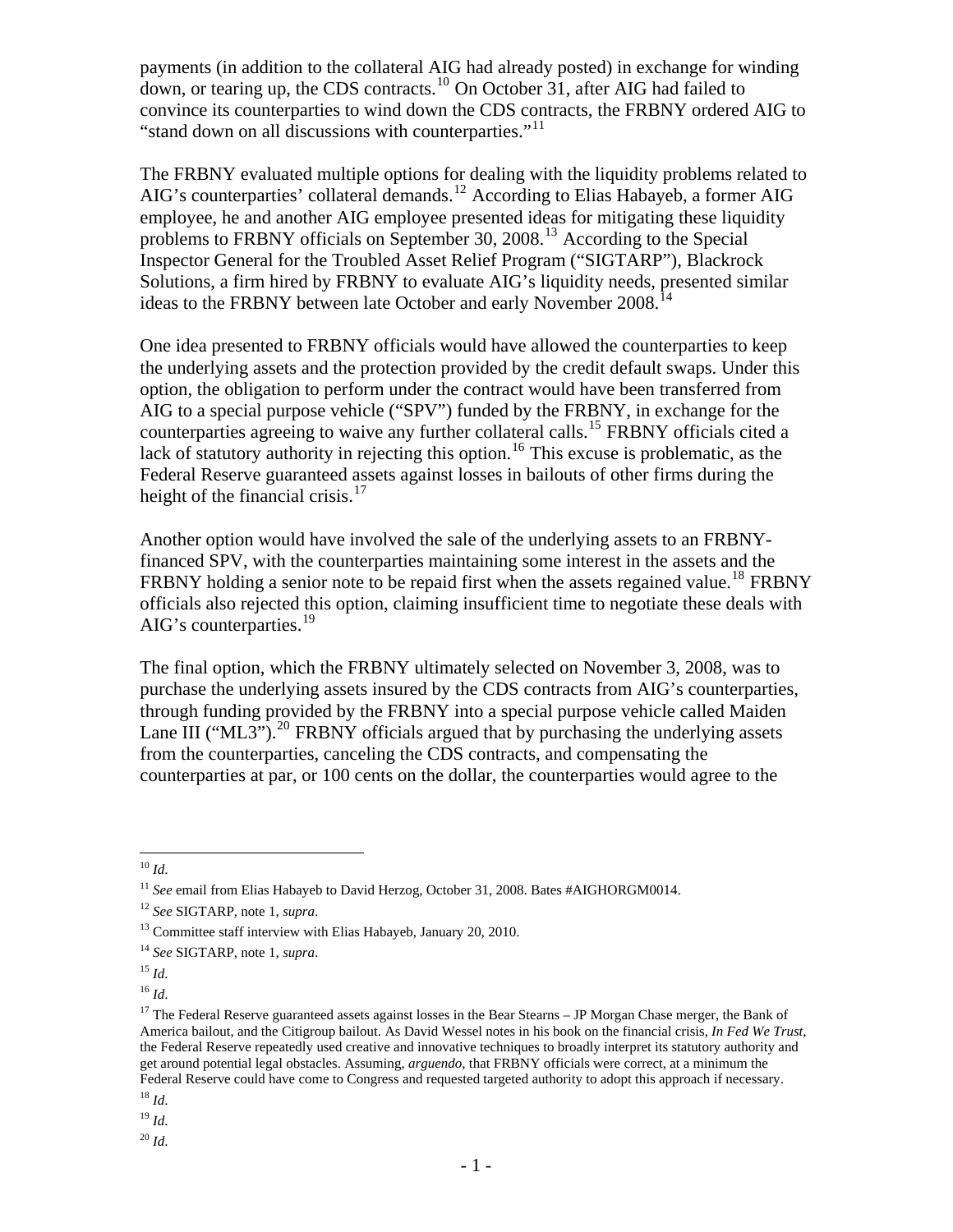transactions and AIG would no longer have to post collateral, easing its liquidity problems and avoiding another credit rating downgrade.<sup>[21](#page-3-0)</sup>

#### **THE FRBNY "NEGOTIATES" WITH AIG'S COUNTERPARTIES: "I DON'T KNOW WHY WE EVEN BOTHERED TO ASK"**

After consulting with the Federal Reserve Board and Treasury, the FRBNY informed AIG of its decision.<sup>[22](#page-3-1)</sup> On November 6, 2008, AIG requested that the FRBNY engage in discussions with its counterparties.<sup>[23](#page-3-2)</sup> Over two days, between November 6 and 7, 2008, the FRBNY "negotiated" with AIG's counterparties to determine the price that would be paid for the underlying assets that ML3 would acquire from the counterparties.<sup>[24](#page-3-3)</sup>

According to SIGTARP:

FRBNY developed talking points for its staff for these negotiations. The talking points stressed that *participation in concession negotiations with FRBNY was voluntary*….<sup>[25](#page-3-4)</sup> [emphasis added]

Thus, the FRBNY essentially began the discussions with the counterparties with a disclaimer that they had no obligation whatsoever to agree to any concessions. The fact that there was no serious attempt at real negotiations was confirmed in an interview Committee staff conducted with Tom Baxter, General Counsel of the FRBNY, on January 21, 2010. Mr. Baxter was uncomfortable with the term "negotiations" to describe these discussions.<sup>[26](#page-3-5)</sup> He said, "I don't know why we even bothered to ask [for any concessions]."<sup>[27](#page-3-6)</sup> When asked why the FRBNY bothered, Mr. Baxter responded, "I guess it doesn't hurt to ask."<sup>[28](#page-3-7)</sup>

The response of the counterparties reflected the lack of serious negotiations. While one counterparty, UBS, said it would accept a haircut of two percent below par if all of the other counterparties also granted a similar concession, all of the other counterparties rejected the FRBNY's request.<sup>[29](#page-3-8)</sup> These discussions ended quickly, and on November 10, 2008, the Federal Reserve Board formally approved the establishment and funding of Maiden Lane III.<sup>[30](#page-3-9)</sup> These decisions began the backdoor bailout of AIG's counterparties, and the direct payment of \$27.1 billion of taxpayer money (and the waiver of an additional \$35 billion in collateral) to the largest banks in the U.S. and around the world.<sup>[31](#page-3-10)</sup> (For a list of AIG's counterparties and the payments they received, see Appendix II below.)

<span id="page-3-7"></span><sup>28</sup> *Id*.

<span id="page-3-10"></span><sup>31</sup> *Id*.

 $\overline{a}$ <sup>21</sup> *Id*.

<span id="page-3-1"></span><span id="page-3-0"></span><sup>22</sup> *Id*.

<span id="page-3-2"></span> $^{23}$  *Id.* 

<span id="page-3-3"></span> $^{24}$  *Id.* 

<span id="page-3-4"></span><sup>25</sup> *Id*.

<span id="page-3-5"></span><sup>&</sup>lt;sup>26</sup> Committee staff interview of Tom Baxter, General Counsel, FRBNY, January 21, 2010.

<span id="page-3-6"></span><sup>27</sup> *Id*.

<span id="page-3-8"></span><sup>29</sup> *See* SIGTARP, note 1, *supra*.

<span id="page-3-9"></span><sup>30</sup> *Id*.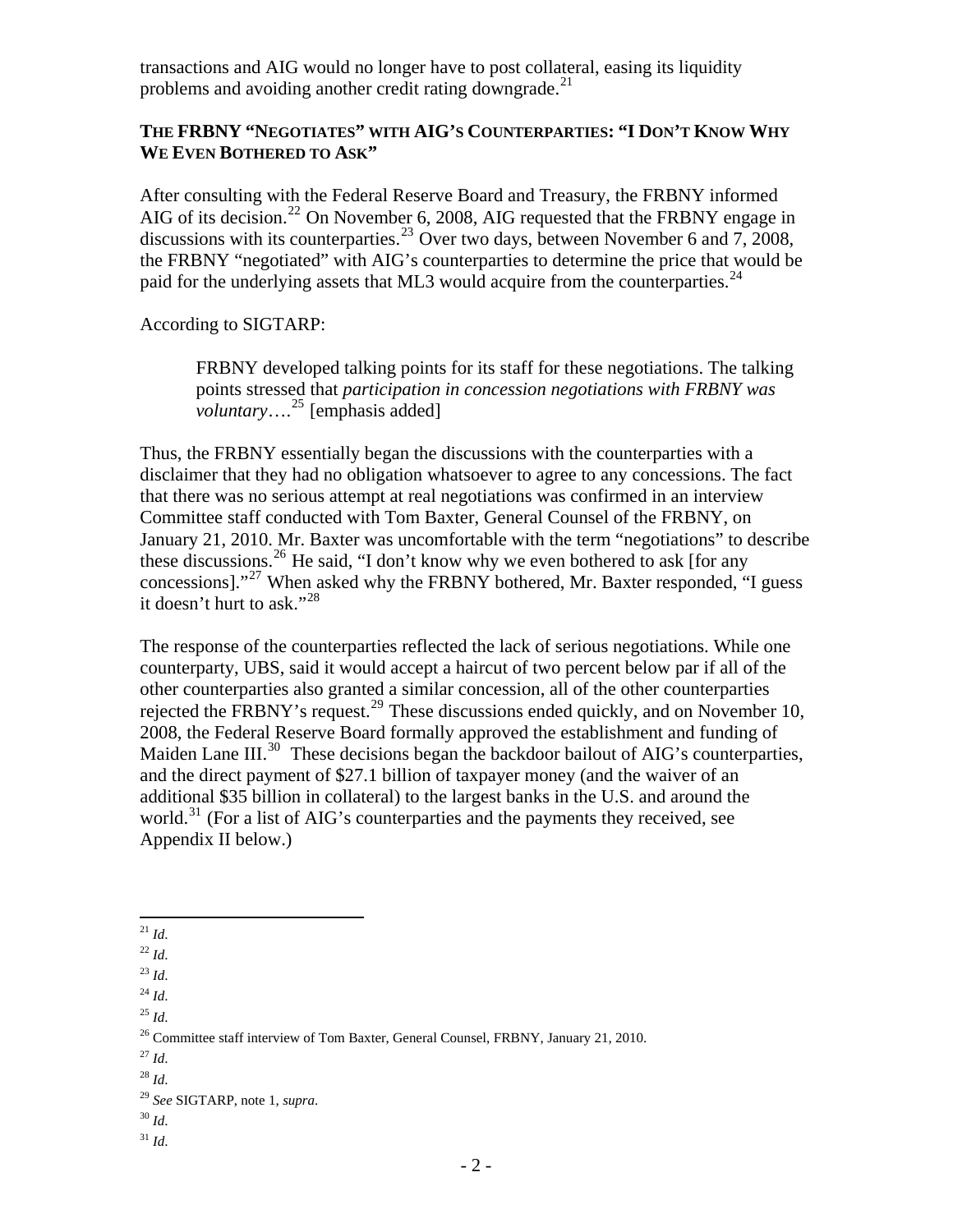## **THE FRBNY PAYS PAR**

After AIG's counterparties rejected the FRBNY's request for concessions and the FRBNY created ML3, the FRBNY compensated the counterparties at par  $-100$  cents on the dollar. The FRBNY transferred \$27.1 billion through ML3 to the counterparties, *and allowed the counterparties to keep an additional \$35 billion* that had already been posted as collateral by AIG, for a total of \$62.1 billion, equal to the total par value of the assets.<sup>[32](#page-4-0)</sup> The collateral, some of which had been posted before AIG received its initial bailout on September 16, 2008, and some of which had been posted subsequent to the initial bailout, had been obligated to be returned to AIG if/when the value of the assets recovered in value or the term of the contracts expired. Instead, the FRBNY allowed the counterparties to permanently keep the collateral *and* the FRBNY paid the counterparties an additional amount of money to bridge the gap between the collateral that had already been posted and the face value of the assets, meaning that each counterparty received  $par.<sup>33</sup>$  $par.<sup>33</sup>$  $par.<sup>33</sup>$ 

The following diagram illustrates the structure of the backdoor bailout of AIG's counterparties: [34](#page-4-2)

#### **Big Winners** The government's revamped bailout of AIG will benefit the banks that bought protection on multi-sector CDOs from AIG. 1. The banks made small payments to AIG to protect collateralized debt obligations from default 2. When the CDOs fell in value, AIG posted billions of dollars in collateral to the banks to support promises on future payouts. After Fed's rescue plan 3. Will purchase around \$70 4. AIG will cancel billion in multi-sector CDOs, the credit-default paying market prices. That swap contracts. effectively will make the banks whole because they keep the collateral they AIG/Fed Facility collected. Source: WSJ reporting

 $\overline{a}$ <sup>32</sup> *Id*.

<span id="page-4-1"></span><span id="page-4-0"></span><sup>33</sup> *Id*.

<span id="page-4-2"></span><sup>34</sup> This diagram is reprinted from "New AIG Rescue Is Bank Blessing," *Wall Street Journal*, November 12, 2008.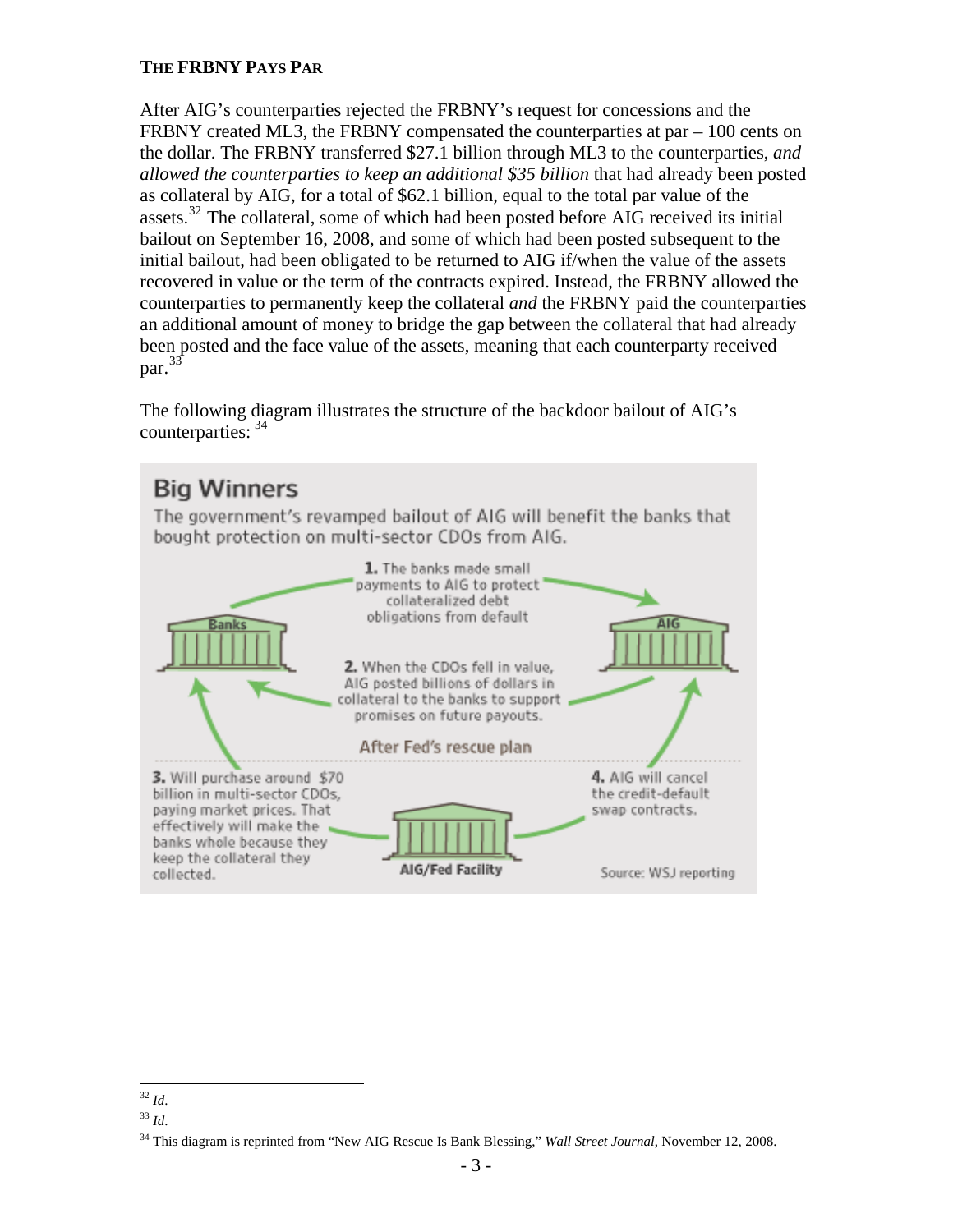#### **TREASURY AND FED PROPAGATE MYTH THAT TAXPAYERS WILL PROFIT FROM COUNTERPARTY PAYMENTS**

Officials from the Federal Reserve and the Treasury Department have repeatedly attempted to mislead the American people into believing that these transactions were a responsible use of taxpayer money. For example, Treasury spokesman Andrew Williams recently argued,

Those investments have turned out to be very sensible, and the fund at the center of the controversy [ML3] is on track to return every dollar to taxpayers, and may well yield a profit.<sup>[35](#page-5-0)</sup>

These claims assume that one focuses only on the \$27.1 billion in direct outlays to AIG's counterparties, and measures the current value of the securities in ML3 against this price. However, this comparison is deceptive and dishonest, since it ignores the fact that the FRBNY also allowed the counterparties to keep *an additional* \$35 billion in collateral. The collateral was obligated to be returned to AIG as the value of the underlying assets recovered, or the term of the contract expired. Thus, allowing the counterparties to permanently keep the collateral represented a significant cost to AIG (and to the American taxpayers, who own approximately 80% of the company). When the value of the assets of ML3 is measured against the total cost of the counterparty payments, the idea that taxpayers will profit is ludicrous.

## **GEITHNER ADMITS LEADING ROLE IN DECISION TO PAY COUNTERPARTIES AT PAR**

Treasury Secretary Timothy Geithner served as the President of the FRBNY until he was confirmed by the Senate on January 26, 2009.<sup>[36](#page-5-1)</sup> The Treasury Department claims that Secretary Geithner recused himself "from working on issues involving specific companies, including AIG," when he was nominated to his current position on November 24, 2008.<sup>[37](#page-5-2)</sup>

According to SIGTARP's report on the counterparty payments:

At the end of the day on November 7 [2008], after FRBNY officials had received negative reactions from seven of the eight counterparties, … senior FRBNY officials met with then-President Geithner. After discussing the counterparties' reactions, … the officials recommended to President Geithner that the [ML3] transactions go forward without haircuts because it would be impractical to obtain haircuts from all the counterparties. Mr. Geithner concurred, and it was decided that FRBNY would cease efforts to negotiate haircuts…. FRBNY officials then communicated this recommendation to officials of the Federal Reserve Board, who assented. $38$ 

<span id="page-5-0"></span> $\overline{a}$ <sup>35</sup> *See* "A Rift at the Fed Over the Bailout of A.I.G.," *New York Times*, January 23, 2010. Available at <http://www.nytimes.com/2010/01/23/business/economy/23aig.html>**.** 

<span id="page-5-1"></span><sup>36</sup> *See* Timothy F. Geithner, Federal Reserve Bank of New York. Available at <http://www.newyorkfed.org/aboutthefed/orgchart/geithner.html>**.**

<span id="page-5-2"></span><sup>37</sup> *See* "Lawmakers Call on Geithner to Testify About Concerns Over AIG Bailout," *The Hill*, January 8, 2010. Available at [http://thehill.com/homenews/administration/74957-lawmakers-call-on-geithner-to-testify-about](http://thehill.com/homenews/administration/74957-lawmakers-call-on-geithner-to-testify-about-aig-bailout-concerns)[aig-bailout-concerns](http://thehill.com/homenews/administration/74957-lawmakers-call-on-geithner-to-testify-about-aig-bailout-concerns).

<span id="page-5-3"></span><sup>38</sup> *See* SIGTARP, note 1, *supra*.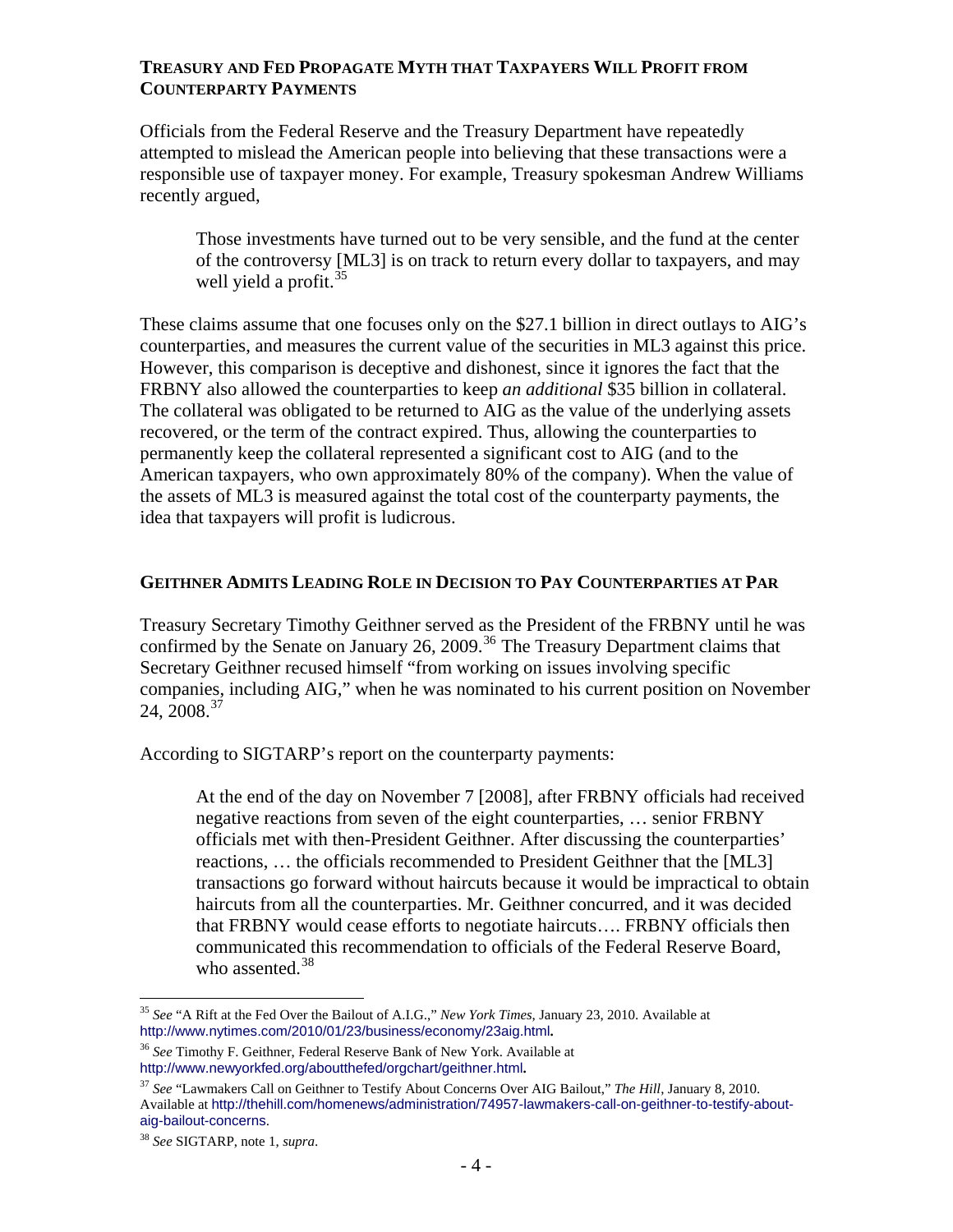Secretary Geithner has since vigorously defended his decision to pay the counterparties at par, saying that it was "absolutely" the right thing to do.<sup>[39](#page-6-0)</sup>

#### **IMMEDIATELY AFTER GEITHNER MADE THE DECISION TO PAY THE COUNTERPARTIES AT PAR, THE FRBNY BEGAN TO COVER UP DETAILS ABOUT THE TRANSACTIONS**

After the public announcement of the Maiden Lane III transactions, the FRBNY tried to cover up the fact that AIG's counterparties were receiving par in exchange for the underlying assets. On November 11, 2008, FRBNY Assistant Vice President Alejandro Latorre edited a draft request for proposals for banking services for the ML3 transactions. The draft request for proposals included a sentence revealing that the counterparties had received par.<sup>[40](#page-6-1)</sup> Latorre deleted the sentence and e-mailed his colleagues: "As a matter of course, *we do not want to disclose that the concession is at par unless absolutely necessary*."[41](#page-6-2) [emphasis added]

The FRBNY's desire to prevent disclosure of the counterparties' windfall was very clear within AIG. On the same day as Latorre's e-mail at the FRBNY, Elias Habayeb, CFO of AIG FP, recommended to AIG's financial and communications officials that the company explain the transaction to the public:

There seems to be a lot of confusion as to the price at which these transactions are being terminated. I think we should be clear on that point. The total cost of terminating the CDS and buying the underlying super senior CDO bond held by the counterparty is par … The only price being negotiated with the counterparty is the total price  $\ldots$  and the Fed offered all counterparties par.<sup>[42](#page-6-3)</sup>

Senior Vice President for Communications Nicholas Ashooh responded to Habayeb:

This would be very helpful, but I understand that the Fed is very sensitive and we have to clear it with them.<sup>[43](#page-6-4)</sup>

#### **THE FRBNY AND ITS LAWYERS EDITED AIG'S SEC FILINGS TO REMOVE INFORMATION ABOUT THE PAYMENTS TO AIG'S COUNTERPARTIES**

In September 2008, after its first round of bailouts from the FRBNY, AIG agreed to submit all of its filings to the Securities and Exchange Commission ("SEC"), press releases, and other "significant" communications to the FRBNY's counsel, Davis Polk & Wardwell ("Davis Polk").<sup>[44](#page-6-5)</sup> Starting in October 2008, the FRBNY and Davis Polk reviewed and edited all of AIG's draft SEC filings – including its regular quarterly and annual financial reports, its shareholder meeting announcements, and its reports on

<span id="page-6-0"></span><sup>39</sup> *See* interview of Secretary Geithner on CNBC, January 14, 2010.

<span id="page-6-1"></span><sup>&</sup>lt;sup>40</sup> Draft Request for Proposals, Nov. 11, 2008, BATES #FRBNY-TOWNS-R3-025895 (Showing deleted sentence: "As consideration for the Transaction, the counterparties will be paid aggregate consideration equal to the total notional exposure of the CDS Transactions as of the date they are terminated, subject to technical adjustments and true-ups").

<span id="page-6-2"></span><sup>41</sup> Email from Alejandro Latorre to Paul Whynott and others, Nov. 11, 2008, BATES #FRBNY-TOWNS-R1-191773 (emphasis added).

<span id="page-6-3"></span><sup>&</sup>lt;sup>42</sup> E-mail from Elias Hayabeb to Nicholas Ashooh and others, Nov. 11, 2008, BATES #AIGHOGRM0074.

<span id="page-6-4"></span> $^{43}$  E-mail from Nicholas Ashooh to Elias Hayabeb and others, Nov. 11, 2008, BATES #AIGHOGRM0074.

<span id="page-6-5"></span><sup>44</sup> E-mail from Sarah Dahlgren to Thomas Baxter and others, Sept. 19, 2008, BATES #FRBNY-TOWNS-R3-002401.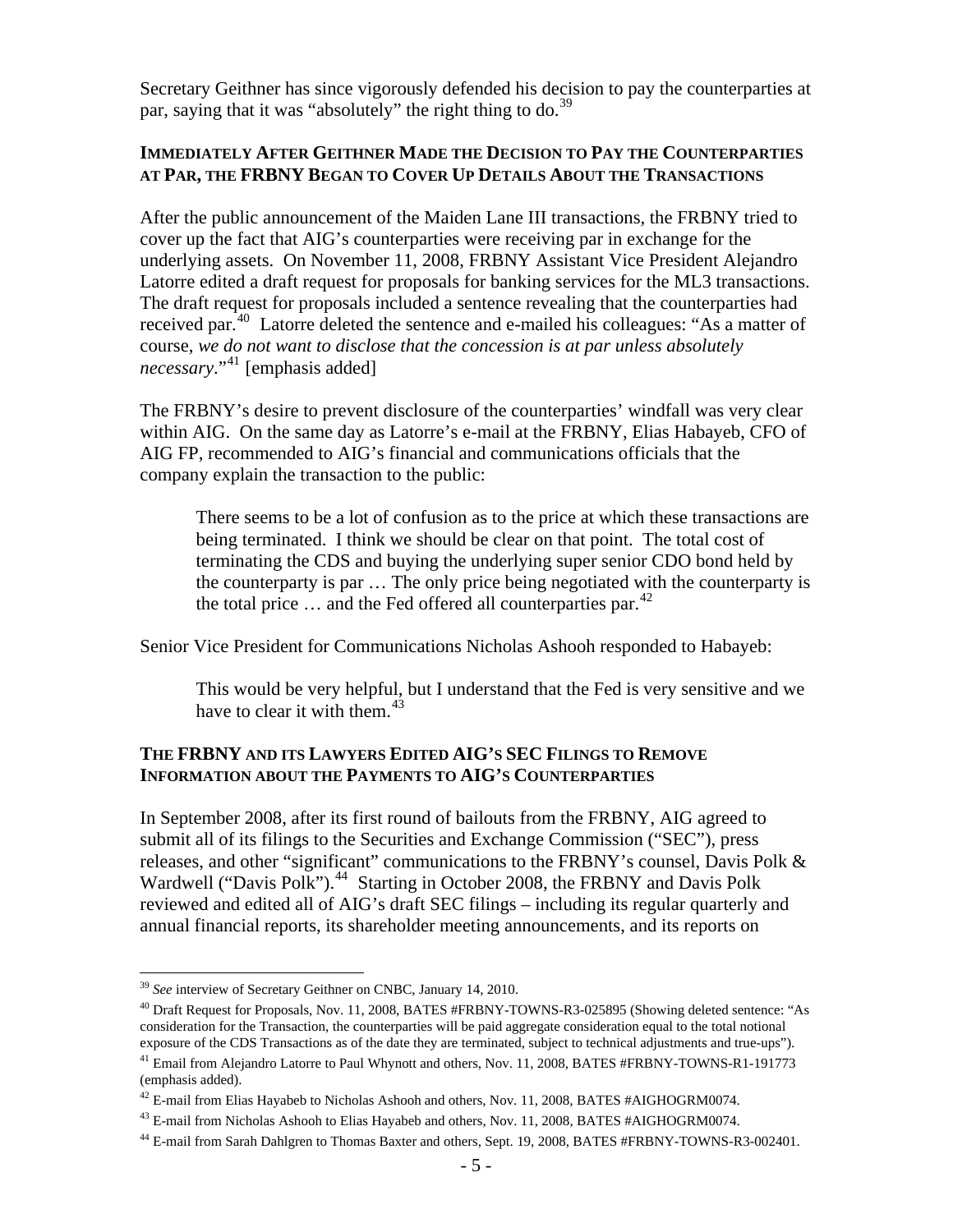executive compensation changes and major contracts.<sup>[45](#page-7-0)</sup> Moreover, AIG's SEC disclosure became a government group project: the FRBNY and Davis Polk shared draft filings with the Treasury Department as well. $^{46}$  $^{46}$  $^{46}$ 

Under the securities laws, AIG was required to report its transactions with ML3 to the SEC. On December 2, 2008, AIG reported ML3's formation and its first round of transactions, which had occurred seven days earlier.<sup>[47](#page-7-2)</sup> AIG made a second filing on December 24, 2008, describing ML3's second round of transactions.<sup>[48](#page-7-3)</sup>

Davis Polk edited both the December 2 filing and the December 24 filing, and the press releases that AIG issued along with these filings. Some of Davis Polk's edits tended to obscure controversial details of the transactions. For example, the proposed December 24 filing included a sentence referring to par value: "As a result of this transaction, the AIGFP counterparties received 100 percent of the par value of the Multi-Sector CDOs sold and the related CDS have been terminated." Davis Polk attorneys crossed out this sentence.<sup>[49](#page-7-4)</sup>

#### **THE FRBNY DIRECTLY INTERVENED WITH THE SEC TO PREVENT INFORMATION ABOUT THE AIG COUNTERPARTY PAYMENTS FROM BECOMING PUBLIC**

AIG's two December 2008 SEC filings describe the transactions between AIG, the FRBNY, and ML3. Following its usual procedure, AIG included copies of the agreements it signed with the FRBNY and ML3 as exhibits to the draft filings. E-mails between FRBNY officials indicate that they wanted to keep these agreements secret from the SEC and the public.<sup>[50](#page-7-5)</sup> When these officials learned that AIG intended to include the agreements as part of its SEC filings, they objected. FRBNY Assistant Vice President Alejandro LaTorre asked, "But can [AIG] make these docs public without our consent? Aren't we parties to this and shouldn't we have a say?"<sup>[51](#page-7-6)</sup> However, Davis Polk advised the FRBNY that SEC rules required the contracts to be disclosed.<sup>[52](#page-7-7)</sup>

The FRBNY was particularly concerned about the potential disclosure of an attachment to an agreement between AIG and ML3. This attachment, known as "Schedule A," included the names of all of AIG's counterparties, the identification numbers of each transaction, and the prices at which ML3 was purchasing the underlying assets. In the end, AIG's filings on December 2, 2008, and December 24, 2008, included the agreements between AIG and ML3 but omitted Schedule  $A$ <sup>[53](#page-7-8)</sup>

<span id="page-7-0"></span> $\overline{a}$ <sup>45</sup> *See, e.g.*, e-mail from Michel Beshara, Davis Polk, to Eric Bishop, Morgan Stanley, Oct. 23, 2008, BATES #FRBNY-TOWNS-R1-028075 (attaching copy of draft quarterly report); e-mail from Peter Bazos, Davis Polk, to Andrea Stan, Davis Polk, April 3, 2009 (attaching copy of draft annual report).

<span id="page-7-1"></span><sup>46</sup> *See, e.g.*, e-mail from Peter Bazos, Davis Polk, to Stephen Albrecht, Treasury, and others, Dec. 2, 2008, BATES #FRBNY-TOWNS-R1-012739.

<span id="page-7-2"></span> $47$  AIG Form 8-K, filed Dec. 2, 2008.

<span id="page-7-3"></span> $48$  AIG Form 8-K, filed Dec. 24, 2008.

<span id="page-7-4"></span><sup>&</sup>lt;sup>49</sup> E-mail from Joel Pulliam to Kathleen Shannon, Dec. 23, 2008, BATES #AIGHOGRM2198 (attaching PDF scan of handwritten edits).

<span id="page-7-5"></span><sup>50</sup> *See* E-mail from Alejandro LaTorre to James Bergin and others, Nov. 24, 2008, BATES #FRBNY-TOWNS-R3- 007544; E-mail from HaeRan Kim to James Bergin and others, Nov. 25, 2008, BATES #FRBNY-TOWNS-R3-007543.

<span id="page-7-6"></span><sup>&</sup>lt;sup>51</sup> E-mail from Alejandro LaTorre to James Bergin and others, Nov. 24, 2008, BATES #FRBNY-TOWNS-R3-007544.

<span id="page-7-7"></span> $52$  E-mail from James Bergin to HaeRan Kim and others, Nov. 25, 2008, BATES #FRBNY-TOWNS-R3-007543.

<span id="page-7-8"></span><sup>53</sup> AIG Form 8-K, filed Dec. 2, 2008, and AIG Form 8-K, filed Dec. 24, 2008.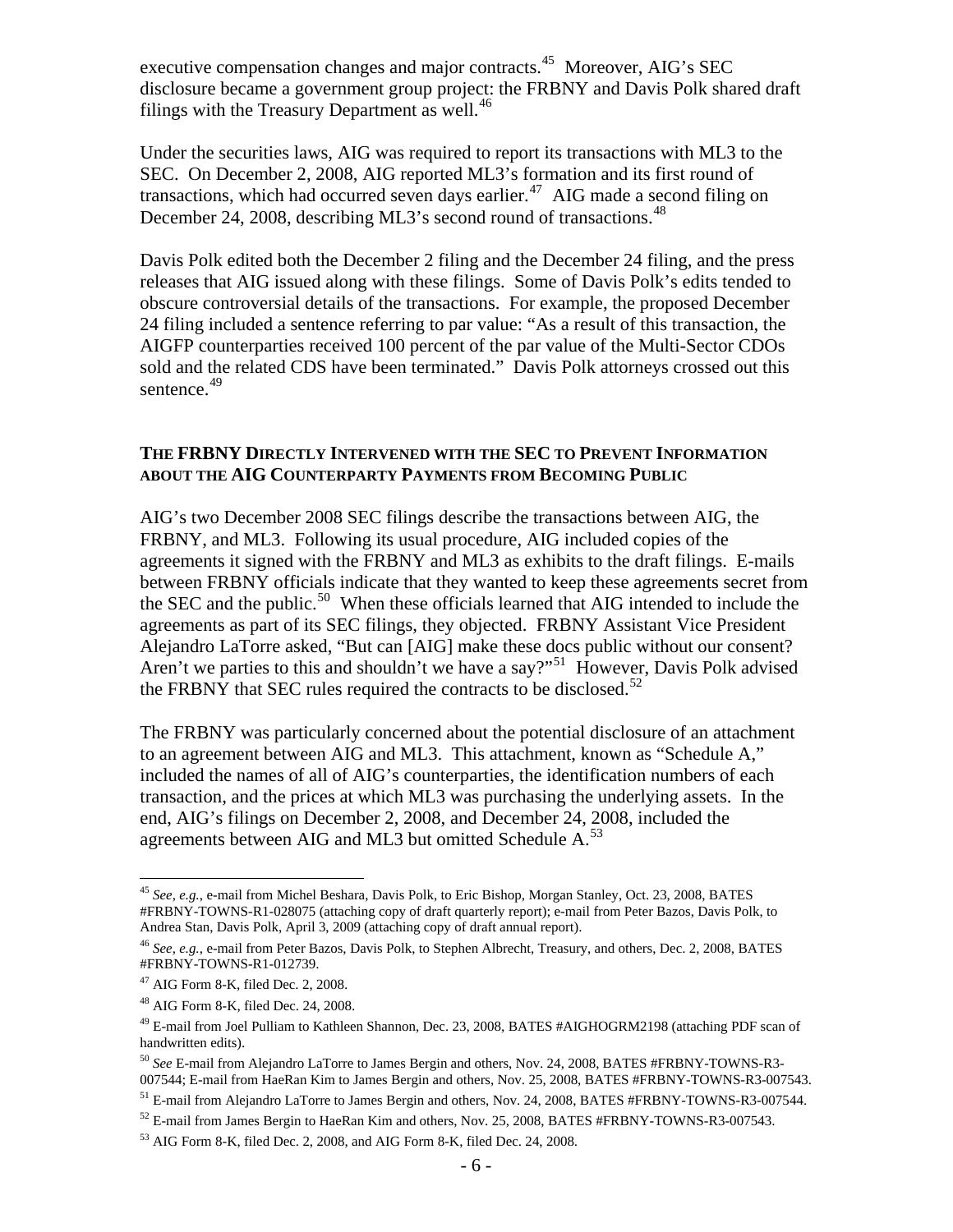At the end of 2008, the SEC objected to the absence of Schedule A from AIG's filings, and ordered AIG to either file Schedule A publicly or provide it to the SEC for review along with a request for confidential treatment.<sup>[54](#page-8-0)</sup> When officials at the FRBNY learned of the SEC's objection, they intervened directly with the SEC to try to avoid having to provide a copy of Schedule  $A$  – even to the SEC's staff, on a confidential basis. James Bergin of the FRBNY's legal group asked the SEC's staff to grant an "alternative process  $\ldots$  like SEC staff reviewing the material at the Federal Reserve,"<sup>[55](#page-8-1)</sup> so that the SEC would not have custody of the document and could not provide it in response to FOIA requests. Bergin told the SEC that Schedule A should be exempted from the SEC's usual FOIA process because of an extraordinary "governmental interest" in keeping its contents secret.<sup>[56](#page-8-2)</sup>

Despite the FRBNY's pressure, the SEC insisted on reviewing a copy of Schedule A. However, the FRBNY succeeded in getting the SEC to treat it differently from every other company's confidential submissions: the document was hand-delivered to a senior SEC official and kept "in a special area at the SEC where national security related files are kept."<sup>[57](#page-8-3)</sup> Davis Polk conveyed word to AIG that the FRBNY had set up these special SEC procedures, then added, "You should, however, hear this directly from the SEC."<sup>[58](#page-8-4)</sup>

Following the SEC's instructions, AIG prepared a formal request for confidential treatment – a letter arguing that AIG would suffer "substantial competitive harm" if Schedule A were disclosed. The FRBNY and Davis Polk advised AIG extensively while it prepared the confidential treatment request, and even provided arguments for insertion in AIG's filings.<sup>[59](#page-8-5)</sup> On January 14, 2008, AIG submitted Schedule A and the confidential treatment request to the SEC, following the special procedures that the FRBNY had arranged. $60$ 

#### **PUBLIC PRESSURE FINALLY FORCES FRBNY TO PERMIT NAMES OF COUNTERPARTIES TO BE DISCLOSED IN MARCH 2009**

Meanwhile, Members of Congress continued to try to obtain information about the counterparty payments. On March 5, 2009, Fed Vice Chairman Donald Kohn testified before the Senate Banking Committee, where Senators criticized the FRBNY's decision to keep the names of the counterparties secret. After Vice Chairman Kohn's disastrous appearance before the Senate Banking Committee, FRBNY Assistant Vice President

<span id="page-8-0"></span><sup>&</sup>lt;sup>54</sup> Letter from Sebastian Gomez Abero, Division of Corporation Finance, SEC, to Kathleen Shannon, Dec. 30, 2008, BATES #AIGHOGRM003094.

<span id="page-8-1"></span><sup>55</sup> E-mail from James Bergin to Thomas Baxter, Jan 13, 2009, BATES #FRBNY-TOWNS-R3-004119.

<span id="page-8-2"></span><sup>56</sup> E-mail from James Bergin to Helen Mucciolo, Alejandro LaTorre, and Joyce Hansen, Jan. 13, 2009, BATES #FRBNY-TOWNS-R3-009189; *see also* E-mail from James Bergin to Thomas Baxter, Jan 13, 2009, BATES #FRBNY-TOWNS-R3-004119 ("[W] e reached out to the SEC staff … We highlighted the substantial harm that the public disclosure of the information could cause to ML III, and the Federal Reserve's significant interest in the information").

<span id="page-8-3"></span><sup>57</sup> E-mail from James Bergin to Thomas Baxter, Jan 13, 2009, BATES #FRBNY-TOWNS-R3-004119.

<span id="page-8-4"></span><sup>58</sup> E-mail from Diego Rotsztain to Kathleen Shannon, Jan. 13, 2009, BATES #AIGHOGRM1149.

<span id="page-8-5"></span><sup>59</sup> *See* e-mail from Diego Rotsztain to Kathleen Shannon, March 13, 2009, BATES #AIGHOGRM0699 (suggesting arguments for why the disclosure of Schedule A would harm AIG's competitive position).

<span id="page-8-6"></span> $60$  Letter from Kathleen Shannon to the Secretary of the Securities and Exchange Commission, Jan. 14, 2009, AIGHRM003097.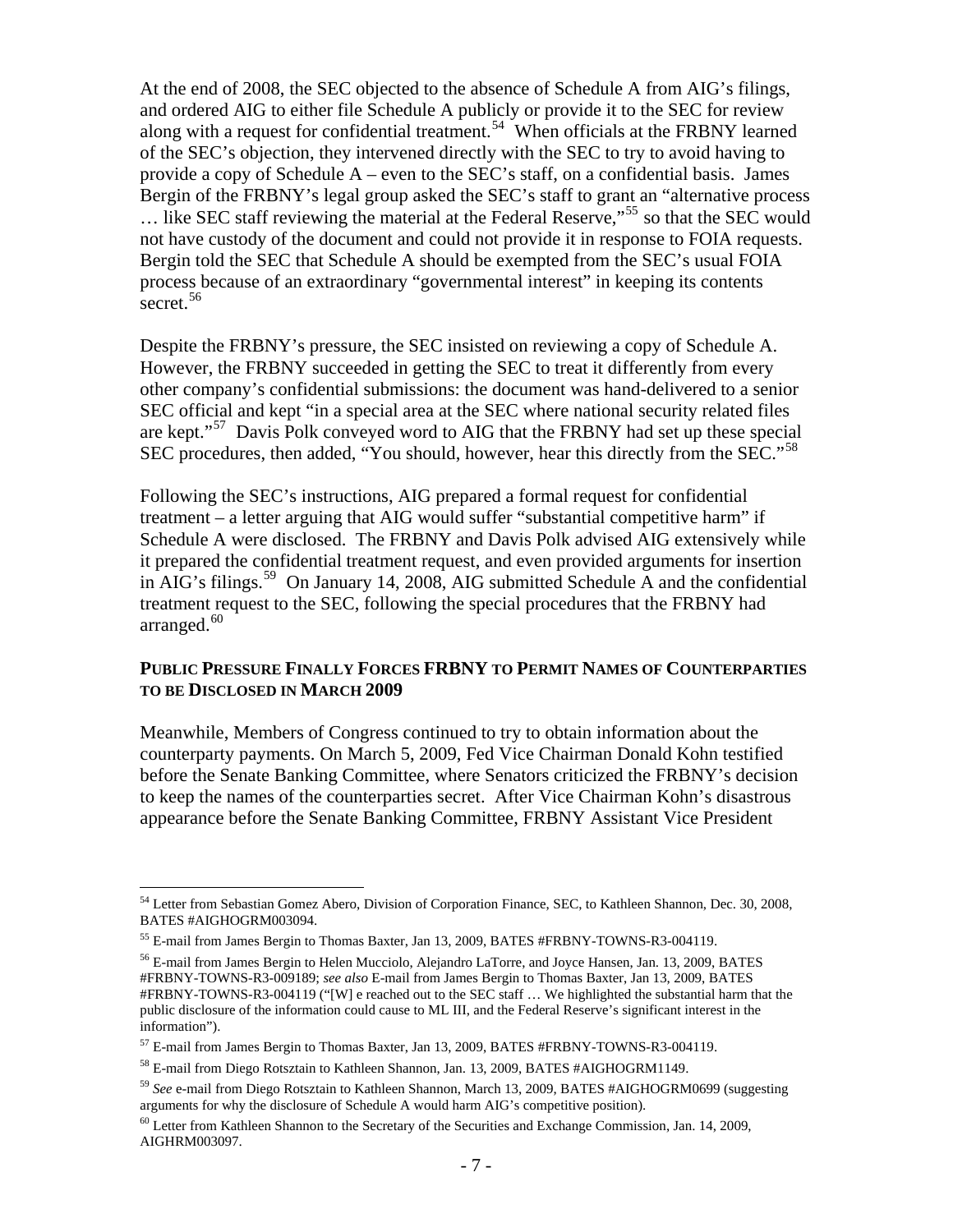Alex Latorre mused: "I wonder if there is a way to get [Congress] off the fixation on counterparty names ...."<sup>[61](#page-9-0)</sup>

The day after Vice Chairman Kohn's testimony, the FRBNY began to comprehend that they weren't going to be able to keep the names of the counterparties from Congress. FRBNY staff member James Bergin e-mailed several other FRBNY staff:

I have to think this train is probably going to leave the station soon and we need to focus our efforts on explaining the story as best we can. There were too many people involved in the deals – too many counterparties, too many lawyers and advisors, too many people from AIG – to keep a determined Congress from the information. $62$ 

The FRBNY was unsuccessful in getting Congress off its "fixation," and as a result of the ensuing public pressure, the FRBNY finally allowed the counterparty names to be revealed.

AIG appears to have intended to release Schedule A in its entirety, without any confidential redactions.<sup>[63](#page-9-2)</sup> A letter to the SEC drafted by AIG's outside counsel, Sullivan & Cromwell, on March 10, 2009, reveals AIG's intentions:

In light of current disclosure in the media regarding certain counterparties to credit default swaps guaranteed by [AIG], AIG hereby withdraws its Application for Confidential Treatment…. AIG intends to file … a complete version of Schedule A without any redactions. $64$ 

However, the draft letter withdrawing AIG's confidential treatment request was never sent to the SEC. An e-mail from the FRBNY's James Bergin to Sarah Dahlgren on March 12, 2009, explained the FRBNY's fear of Congress gaining access to the information from the SEC:

[E]ven if we succeed in redacting the stuff we want to redact, people should be conscious that this redacted information will still sit in the SEC's files, and the SEC may well get a request from Congress for that information. I don't know if there's a way to manage it so that Congress won't ask for it, or if they do, won't release it.<sup>[65](#page-9-4)</sup>

As an apparent result of FRBNY pressure, AIG released only the names of the counterparties and the aggregate amounts each counterparty received, and renewed its confidential treatment request with the SEC for the rest of the data.<sup>[66](#page-9-5)</sup> Throughout its discussions with AIG about the partial disclosure of Schedule A, the FRBNY showed its preference for less, rather than more, disclosure. The FRBNY viewed transparency as a

<sup>&</sup>lt;sup>61</sup> E-mail from Alejandro Latorre to James Bergin, March 6, 2009, BATES #FRBNY-TOWNS-R3-010178.

<span id="page-9-1"></span><span id="page-9-0"></span><sup>&</sup>lt;sup>62</sup> E-mail from James Bergin to Alejandro LaTorre et al, March 6, 2009, BATES #FRBNY-TOWNS-R3-008604.

<span id="page-9-2"></span> $^{63}$  Draft letter to SEC prepared by Sullivan & Cromwell on March 10, 2009. Bates #AIGHOGRM0293.

<span id="page-9-3"></span><sup>64</sup> *Id*.

<span id="page-9-4"></span><sup>65</sup> E-mail from James Bergin to Sarah Dahlgren et al, March 12, 2009, BATES #FRBNY-TOWNS-R3-029216.

<span id="page-9-5"></span><sup>66</sup> *See* AIG Forms 8-K, March 16, 2009.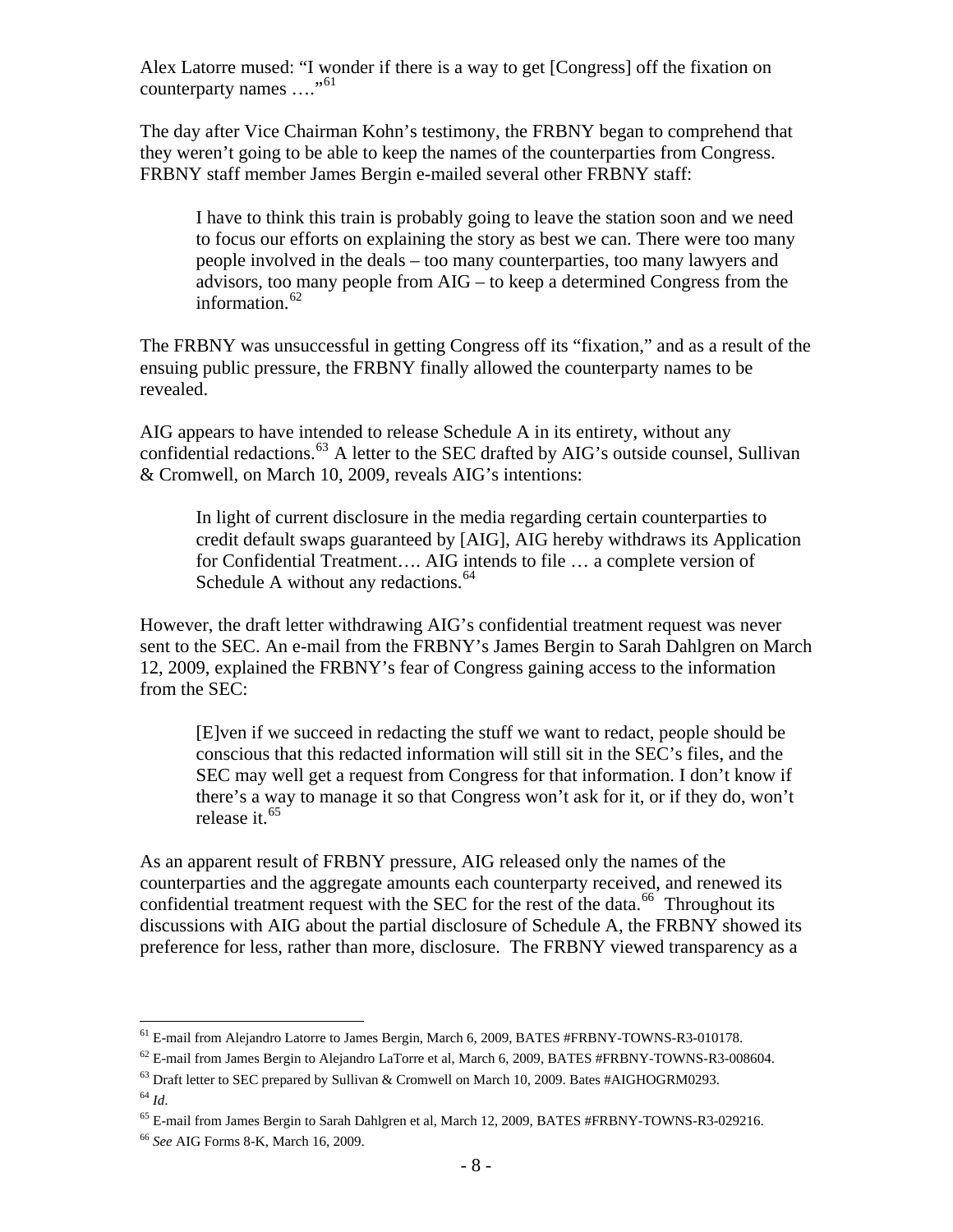"slippery slope"<sup>[67](#page-10-0)</sup> – arguing that each new release of public information about the Maiden Lane III transactions raised the danger of additional disclosures.

In an interview with Committee staff, FRBNY General Counsel Tom Baxter admitted that the FRBNY's arguments for concealing the contents of Schedule  $A - at$  least with regard to the names of the counterparties – had proved to be unfounded.<sup>[68](#page-10-1)</sup> SIGTARP agreed:

Notwithstanding the Federal Reserve's warnings, the sky did not fall; there is no indication that AIG's disclosure undermined the stability of AIG or the market or damaged legitimate interests of the counterparties.<sup>[69](#page-10-2)</sup>

The SEC granted AIG's amended confidential treatment request in May 2009. Under the SEC's order granting confidential treatment, certain portions of Schedule A will remain secret through November 25, 2018.<sup>[70](#page-10-3)</sup> The confidential portions include information that would identify each asset that Maiden Lane III purchased and reveal the exact purchase price. This information would allow analysts to determine which assets were performing best and which were most severely devalued – and, therefore, which AIG counterparties benefited most from being paid at par.

## **THE FRBNY PRESSURED AIG TO AVOID DISCLOSING AN AIG OFFICIAL'S COMPENSATION IN ORDER TO AVOID EMBARRASSMENT AT A POTENTIAL HEARING OF THE COMMITTEE ON OVERSIGHT AND GOVERNMENT REFORM**

Throughout the fall of 2008 and the spring of 2009, the FRBNY and its lawyers at Davis Polk reviewed and approved *all* of AIG's draft SEC filings, not just those that dealt directly with the counterparty payments. The FRBNY used this power to prevent embarrassment to the Fed. On at least one occasion, pressure from the FRBNY appears to have resulted in a violation of disclosure rules.

On November 17, 2008, AIG was about to make a required filing to disclose a new compensation package for its CFO, David Herzog. AIG shared its draft filing with Davis Polk. The filing disclosed that Herzog was about to rake in millions of dollars in bonuses. $^{71}$  $^{71}$  $^{71}$ 

Less than 40 minutes after receiving the draft filing from AIG, Davis Polk senior partner Marshall Huebner sent a frantic e-mail, entitled "READ ME," to the FRBNY's General Counsel, Thomas Baxter: "Sometimes I really do feel like evil gremlins are running this deal somehow. Very bad timing to have this [filing] come out just before the Secretary [Henry Paulson] and the Chairman [Ben Bernanke] go before Waxman ..."<sup>[72](#page-10-5)</sup> Huebner asked Baxter, "Is there any chance – and maybe it is just too late – to get the Herzog comp package unagreed to? … [W]e could help get the package changed/fixed before it

 $\overline{a}$  $^{67}$  E-mail from Zachary Taylor to James Bergin, March 18, 2009, BATES #FRBNY-TOWNS-R3-008556.

<span id="page-10-1"></span><span id="page-10-0"></span><sup>68</sup> Committee staff interview with Thomas Baxter, Jan. 21, 2010.

<span id="page-10-2"></span><sup>69</sup> *See* SIGTARP, note 1, *supra*.

<span id="page-10-3"></span><sup>70</sup> *See* Orders Granting Confidential Treatment, BATES #AIGHOGRM003242, BATES #AIGHOGRM003243.

<span id="page-10-4"></span><sup>71</sup> Draft Form 8-K, BATES #FRBNY-TOWNS-R3-002271.

<span id="page-10-5"></span> $^{72}$  E-mail from Marshall Huebner to Thomas Baxter and others, Nov. 17, 2008, BATES #FRBNY-TOWNS-R3-002270.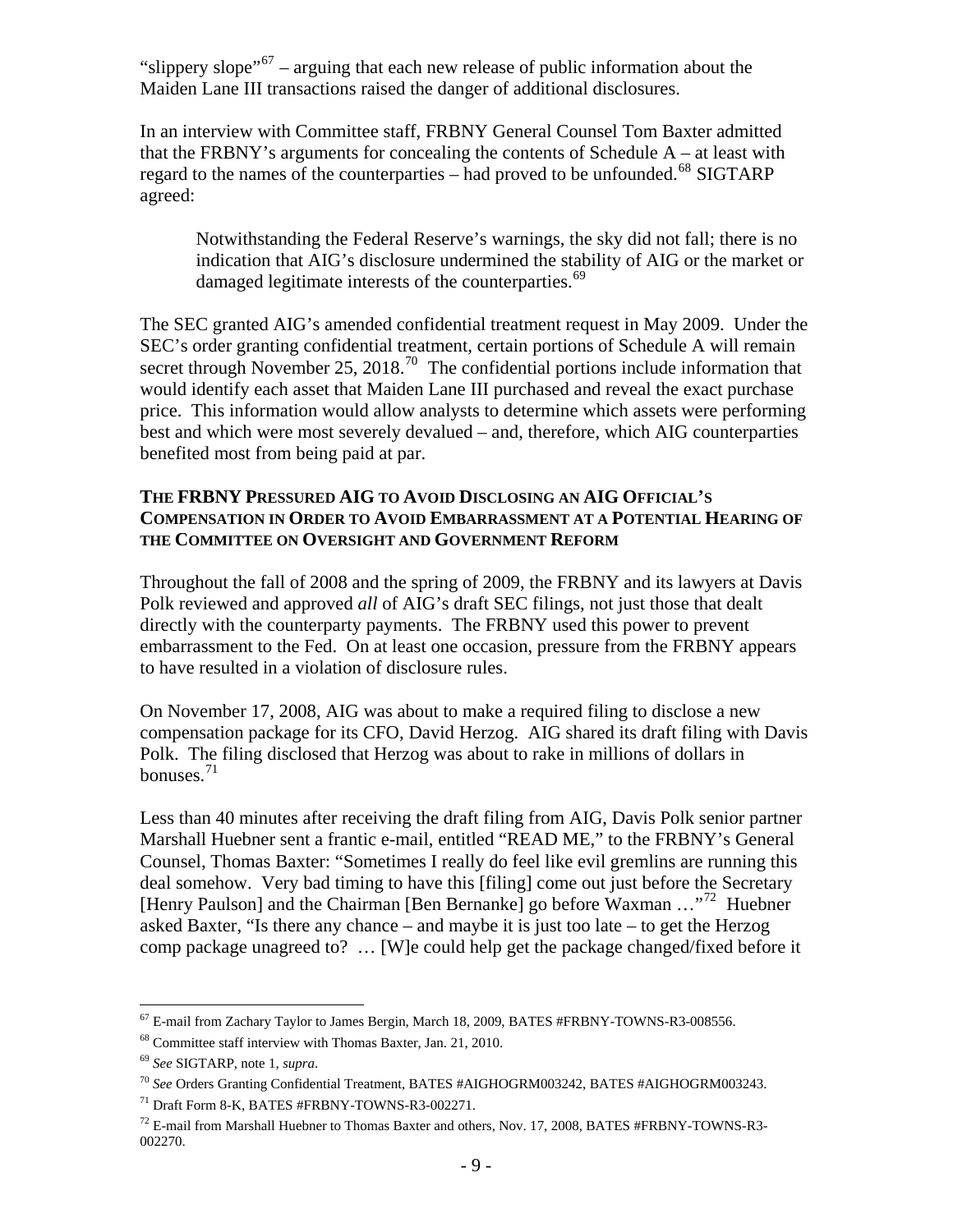is disclosed."<sup>[73](#page-11-0)</sup> This issue, Huebner said, needed to go "right to [AIG CEO] Ed [Liddy] right now."[74](#page-11-1)

Apparently, the FRBNY's coercion succeeded in getting Herzog's compensation package "unagreed to," for AIG never made the filing.

#### **THE FRBNY'S ATTEMPTS TO KEEP INFORMATION SECRET WERE MOTIVATED BY A DESIRE TO AVOID SCRUTINY OVER ITS CONDUCT OF THE AIG BAILOUT**

The SEC's disclosure rules are intended to protect investors by ensuring that they receive all material information about public companies' business and financial condition. The FRBNY's interference with AIG's disclosure obligations was not in AIG's investors' interests, or in the public interest. Instead, the FRBNY's goal was to avoid public scrutiny of the embarrassing details of the bailout.

When FRBNY lawyers first realized that the agreements among AIG, ML3, and the FRBNY might become public, they asked how disclosure might be avoided:

There is a mechanism to request confidential treatment from the SEC, but the standards are narrower than under FOIA. Trade secrets confidentiality is one of the most frequently claimed exemptions, but the SEC has a rigorous process for looking at these requests. I asked [Davis Polk] to take a look to see what else might be applicable – to the extent that we did want to try to keep these agreements confidential for *policy purposes*, which we may or may not want to.[75](#page-11-2) [emphasis added]

In other words, the FRBNY recognized that the normal reasons recognized by the SEC for keeping a filing confidential might not apply, and the FRBNY hoped to find a way to justify non-disclosure for "policy purposes" – *i.e.,* to protect the Fed's institutional interest in secrecy.

E-mails between FRBNY officials confirm that secrecy, not accountability, was their goal. In January 2009, as the FRBNY considered the SEC's request for portions of Schedule A to become public, James Bergin of the FRBNY legal group argued that *not even the column headings* on Schedule A should be disclosed:

Alex [Latorre, FRBNY Assistant Vice President] had articulated the desire at one point to have the *whole* schedule [A] be confidential. *It's less of a legally motivated worry than a worry that including the column headings could further incite FOIA requests or litigation* – that if people know the counterparty names and amounts are indeed on this schedule, they will be all the more likely to request it.<sup>[76](#page-11-3)</sup> [emphasis added]

 $\overline{a}$ <sup>73</sup> *Id.*

<span id="page-11-1"></span><span id="page-11-0"></span><sup>74</sup> *Id.*

<span id="page-11-2"></span><sup>&</sup>lt;sup>75</sup> E-mail from James Bergin to HaeRan Kim and others, Nov. 25, 2008, BATES #FRBNY-TOWNS-R3-002391 (emphasis added).

<span id="page-11-3"></span><sup>76</sup> E-mail from James Bergin to Alejandro Latorre, January 14, 2009, BATES #FRBNY-TOWNS-R3-008637.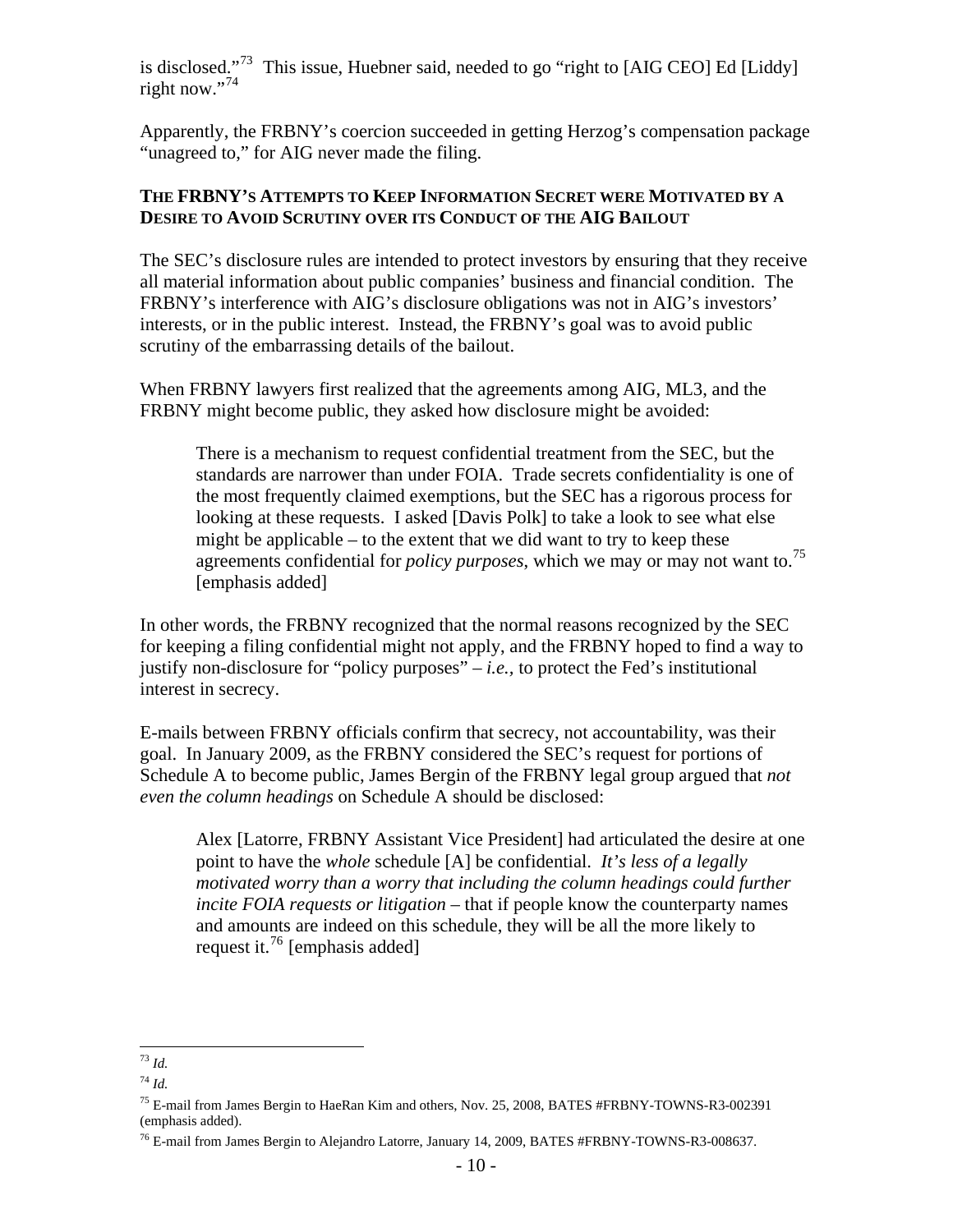The FRBNY's James Bergin further explained that one of the reasons why the FRBNY resisted allowing AIG to provide a copy of Schedule A to the SEC was Congressional oversight:

Pursuant to the SEC's rules for confidentiality requests, filers must file a paper copy of the requested confidential portion with the SEC, and must also consent to its further disclosure to other agencies and Congress. *This requirement is giving us some pause, since we haven't otherwise disclosed this information to Congress.[77](#page-12-0)* [emphasis added]

The FRBNY clearly hoped to prevent Congress from fully understanding the payments to AIG's counterparties.

#### **GEITHNER'S ROLE IN THE AIG COVER UP REMAINS UNCLEAR**

When asked directly if he was involved in the efforts by the FRBNY to prevent disclosure of the AIG counterparty payments, Secretary Geithner responded, "I wasn't involved in that decision."[78](#page-12-1) On January 8, 2010, FRBNY General Counsel Thomas Baxter wrote Ranking Member Issa to clarify the role of then-President Geithner:

[M]atters relating to AIG securities law disclosures were not brought to the attention of Mr. Geithner …. In my judgment as the New York Fed's chief legal officer, disclosure matters of this nature did not warrant the attention of the president.[79](#page-12-2)

Mr. Baxter reiterated this claim in an interview with Committee staff.<sup>[80](#page-12-3)</sup> Ouestions of securities disclosure, Baxter said, were "legal stuff," and Baxter did not bring legal stuff to the attention of then-President Geithner.<sup>[81](#page-12-4)</sup> However, Baxter said that "on significant policy issues, of course I would go" to Geithner.  $82$ 

However, documents received by the Committee suggest that Secretary Geithner was, at a minimum, engaged personally in reviewing what information about the AIG bailout would be revealed to Congress and the public. On November 6, 2008, Sarah Dahlgren, the FRBNY's lead staff member in AIG's operations, e-mailed Geithner with a proposed statement regarding AIG's upcoming equity capital raise for Geithner's approval:

[I]n terms of saying something publicly about our intentions, we … think that saying something that conveys the following … makes sense:

It is our (Federal Reserve/Treasury) continued intention to put the company in a sound capital position and exit the facility/preferred securities/common stock ownership as soon as practicable…

*[I]f you are good with this, …we would also make sure that the company sticks to this line (echo)*….<sup>[83](#page-12-6)</sup> [emphasis added]

<span id="page-12-4"></span> $81$  *Id.* 

 $\overline{a}$ 

<span id="page-12-5"></span><sup>82</sup> *Id*.

<sup>&</sup>lt;sup>77</sup> E-mail from James Bergin to Thomas Baxter, Jan. 8, 2009, BATES #FRBNY-TOWNS-R3-004119.

<span id="page-12-1"></span><span id="page-12-0"></span><sup>78</sup> *See* interview of Secretary Geithner on CNBC, January 14, 2010.

<span id="page-12-2"></span><sup>79</sup> *See* letter from Thomas Baxter to Darrell Issa, January 8, 2010.

<span id="page-12-3"></span><sup>80</sup> Committee staff interview with Thomas Baxter, Jan. 21, 2010.

<span id="page-12-6"></span> $83$  E-mail from Sarah Dahlgren to Timothy Geithner and others, Nov. 5, 2008, BATES #FRBNY-TOWNS-R1-194341.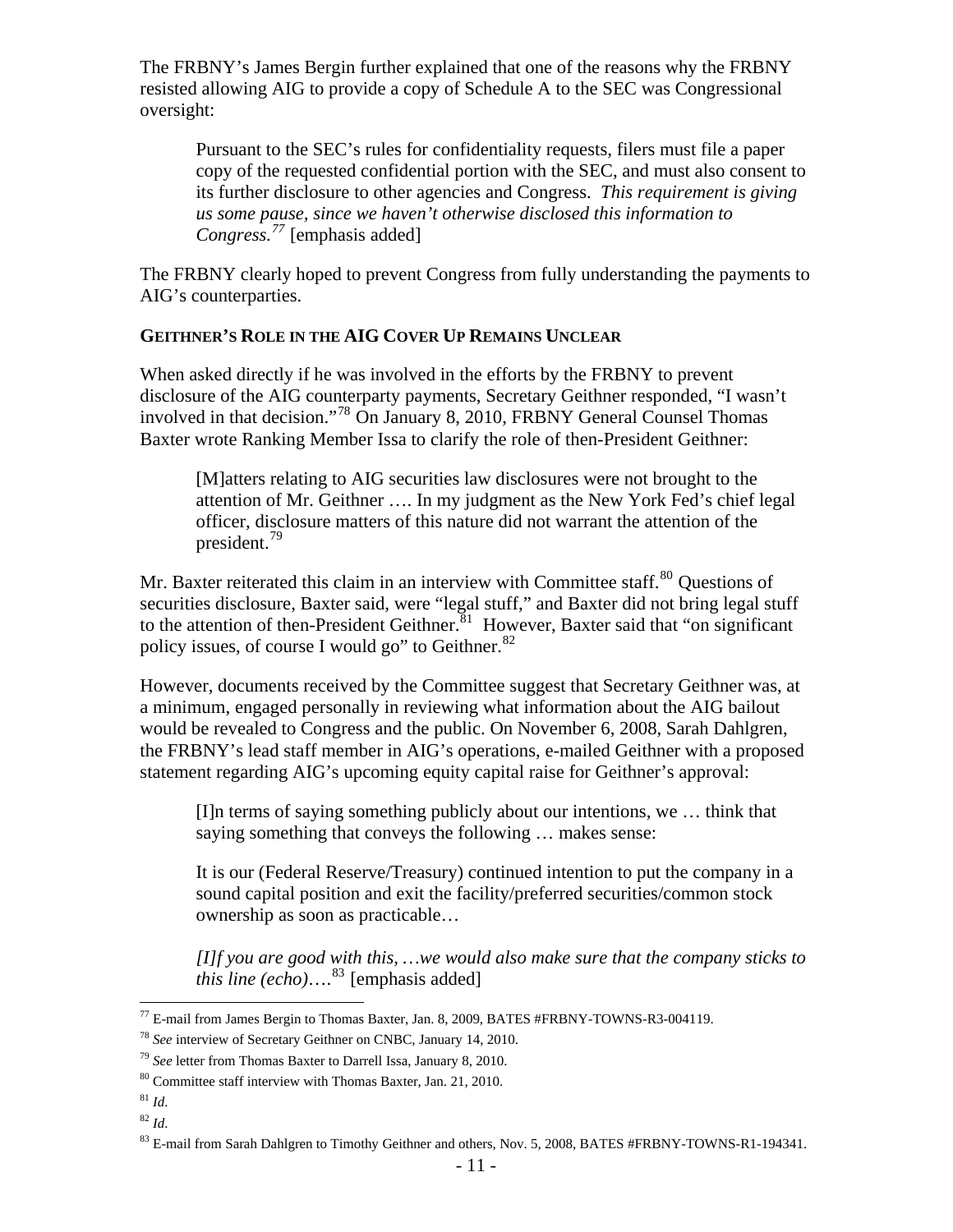On November 13, 2008, Geithner received a report on AIG's restructuring that would be sent to Congress, which Geithner had asked to personally review.<sup>[84](#page-13-0)</sup> Sophia Allison, a staff member of the Federal Reserve's Board of Governors, e-mailed the draft congressional report to several Federal Reserve staff:

Attached is a draft Congressional report for the restructuring package for AIG announced on Monday, November 10. …I tried to take everything in the report from publicly available documents, such as press releases, the prior AIG Congressional Report, and AIG's most recent 10-Q. *If there is anything in the report that you believe should not be publicly disclosed, please specifically point that out*. [85](#page-13-1) [emphasis added]

Michael Nelson, a staff member of the FRBNY, forwarded Allison's email to Geithner with the following message:

Tim – this is the draft EESA-required filing on AIG that the Board owes the Hill, *as you requested*. [86](#page-13-2) [emphasis added]

In addition, Secretary Geithner's meeting logs from his tenure as President of the FRBNY show that he was regularly engaged with top AIG officials and the FRBNY officials directly responsible for AIG's disclosures to the SEC.<sup>[87](#page-13-3)</sup> Geithner's schedule shows that he had at least six formal meetings with top FRBNY staff members about AIG-related issues between November 4, 2008, and November 21, 2008.<sup>[88](#page-13-4)</sup> It is unclear whether AIG's disclosure obligations were discussed in these meetings.

At a minimum, the cover-up of the details about AIG's counterparty payments began on Secretary Geithner's watch, and the culture of the FRBNY in which this behavior occurred reflected his leadership. Secretary Geithner needs to explain his role in the cover-up, and if he thinks the behavior of his staff at the FRBNY was appropriate.

## **EVIDENCE CONTRADICTS GEITHNER'S CLAIM THAT HEALTH OF COUNTERPARTIES WAS IRRELEVANT TO DECISION TO PAY COUNTERPARTIES AT PAR**

According to SIGTARP:

Then-FRBNY President Geithner and the FRBNY General Counsel [Tom Baxter] told SIGTARP that the financial condition of the counterparties was not a relevant factor in the decision to create [ML3] and pay counterparties effectively at par.  $89$ 

Secretary Geithner's claim is contradicted by internal FRBNY communications obtained by the Committee. In an e-mail dated October 22, 2008, FRBNY official Margaret

 $\overline{a}$ <sup>84</sup> E-mail from Michael Nelson to Timothy Geithner, Nov. 13, 2008, BATES #FRBNY-TOWNS-R3-029843.

<span id="page-13-1"></span><span id="page-13-0"></span><sup>85</sup> E-mail from Sophia Allison to Michael Nelson, et. al., November 13, 2008, BATES #FRBNY-TOWNS-R3-029843. <sup>86</sup> *See* note 81, *supra*.

<span id="page-13-3"></span><span id="page-13-2"></span><sup>87</sup> *See* "Geithner's calendar at the New York Fed," *New York Times*, available at

[http://documents.nytimes.com/geithner-schedule-new-york-fed/page/608#p=608.](http://documents.nytimes.com/geithner-schedule-new-york-fed/page/608#p=608)

<span id="page-13-4"></span><sup>88</sup> *Id*.

<span id="page-13-5"></span><sup>89</sup> *Id*.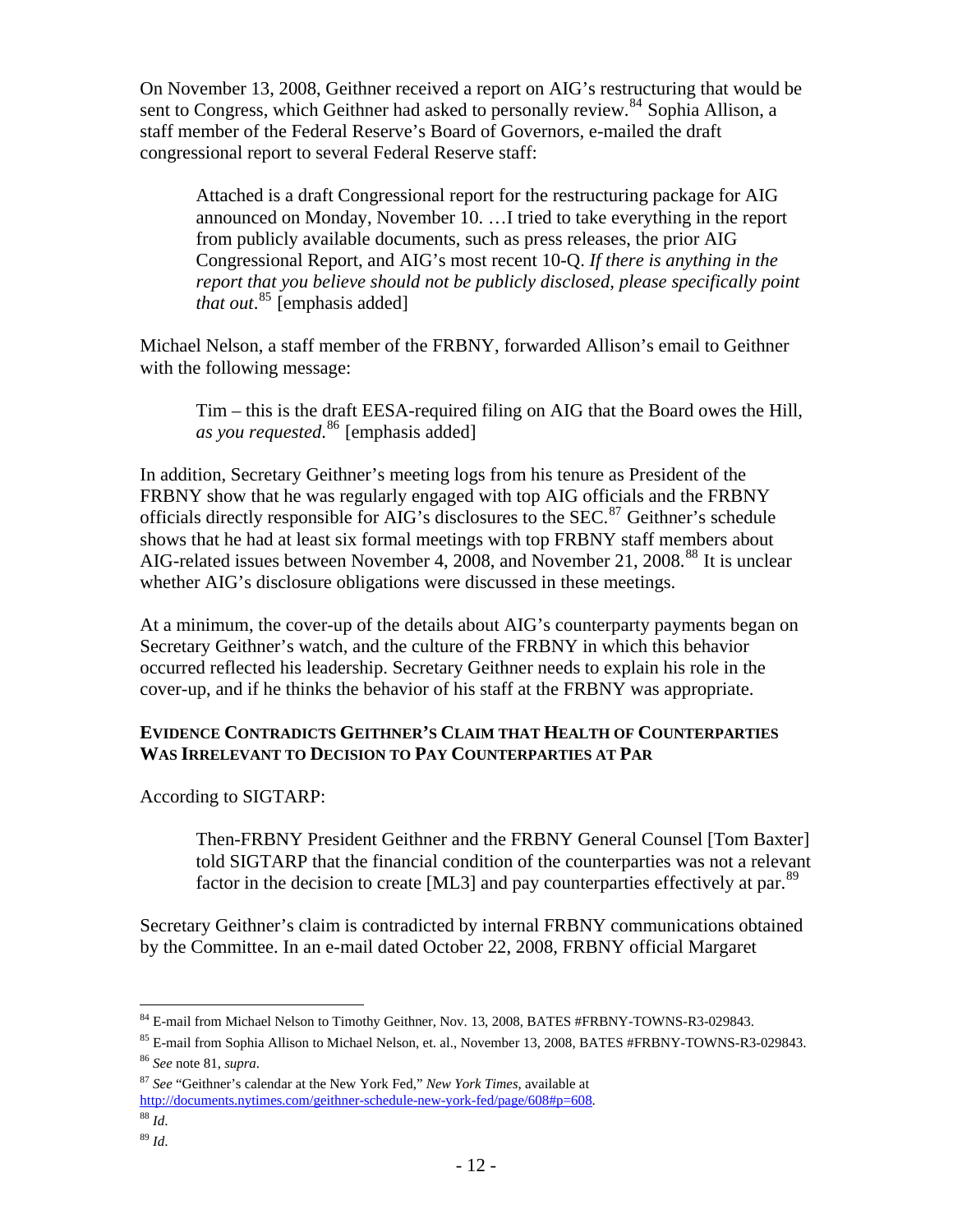McConnell relays to then-President Geithner the details of a conference call with staff from the Federal Reserve's Board of Governors:

The new ML  $3 -$  in which they tear up the CDS and purchase the underlying CDOs – seems pretty good from a financial stability perspective (if it can be done), better than the original one they'd proposed bc *it seems to remove considerably more uncertainty for the firms* and arguably for the system. [emphasis added] $90$ 

This e-mail clearly suggests that removing uncertainty for AIG's counterparties was a primary purpose of ML3 and the decision to pay the counterparties at par.

## **GEITHNER'S CLAIMS RAISE QUESTIONS ABOUT PURPOSE OF AIG BAILOUT**

Secretary Geithner's claim to SIGTARP that the backdoor bailout of AIG's counterparties had nothing to do with the health of AIG's counterparties also raises questions about why AIG was bailed out in the first place. As the *Wall Street Journal*  notes:

[I]f Mr. Geithner now says the AIG bailout wasn't driven by a need to rescue CDS counterparties, then what was the point? Why pay Goldman [Sachs] and even foreign banks like Societe Generale billions of tax dollars to make them whole $?^{91}$  $?^{91}$  $?^{91}$ 

Secretary Geithner now claims that the point of AIG's bailout was to protect AIG's insurance policy holders:

AIG was providing a range of insurance products to households across the country. And if AIG had defaulted, you would have seen a downgrade leading to the liquidation and failure of a set of insurance contracts that touched Americans across this country and, of course, savers around the world.<sup>[92](#page-14-2)</sup>

However, as the *Wall Street Journal* further explains:

Yet, if there is one thing that all observers seemed to agree on last year, it was that AIG's money to pay policyholders was segregated and safe inside the regulated insurance subsidiaries. If the real systemic danger was the condition of these highly regulated subsidiaries – where there was no CDS trading – then the Beltway narrative implodes.<sup>[93](#page-14-3)</sup>

Secretary Geithner's inconsistent statements and apparent contradictions raise important questions about the decision to not only funnel billions of taxpayer dollars to AIG's counterparties, but also the decision to bail out AIG itself.

 $\overline{a}$ <sup>90</sup> *See* e-mail from Margaret McConnell to Timothy Geithner, October 22, 2008. Bates #FRBNY-Towns-R1-195645.

<span id="page-14-1"></span><span id="page-14-0"></span><sup>91</sup> *See* "AIG and Systemic Risk," *Wall Street Journal*, November 23, 2009.

<span id="page-14-2"></span><sup>92</sup> Secretary Geithner is quoted in "AIG and Systemic Risk," *Wall Street Journal*, November 23, 2009.

<span id="page-14-3"></span><sup>93</sup> *Id*.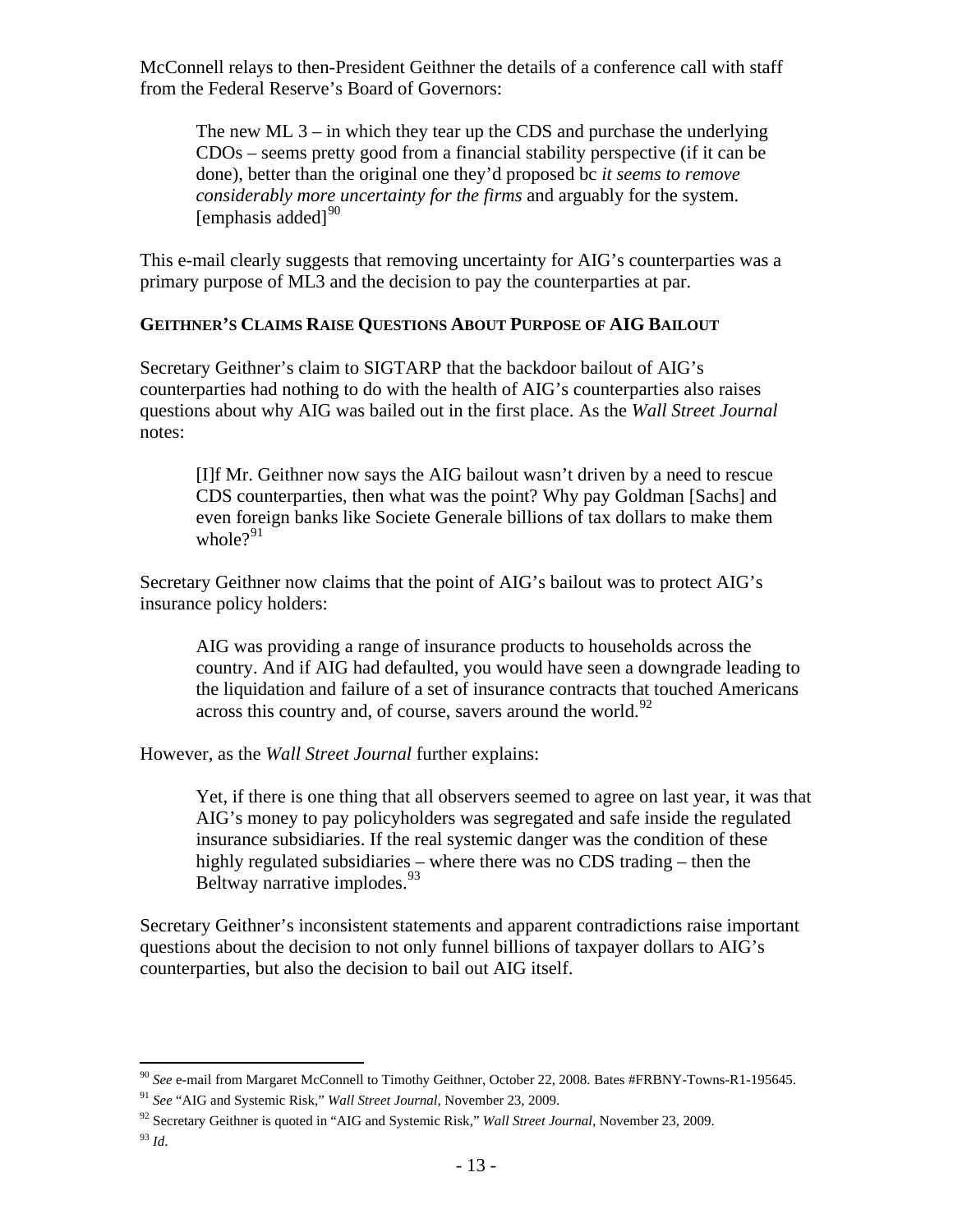#### **THE FRBNY HAS STONEWALLED THE COMMITTEE'S INVESTIGATION AT EVERY TURN**

The Committee's investigation of the AIG counterparty payments began in October 2009, when Ranking Member Issa requested information about the payments and their disclosure from the FRBNY and AIG.<sup>[94](#page-15-0)</sup> Chairman Towns was invited to become involved in this investigation at that time but his staff declined on his behalf. AIG submitted over  $3,000$  documents in response to the Ranking Member's request.<sup>[95](#page-15-1)</sup> Unfortunately, the FRBNY refused to turn over any documents that were not already publicly available.<sup>[96](#page-15-2)</sup> Multiple follow up attempts to obtain documents from the FRBNY by the Ranking Member and the Committee's minority staff were unsuccessful.<sup>[97](#page-15-3)</sup>

Ranking Member Issa also requested documents that had been submitted by the FRBNY to SIGTARP, and which SIGTARP used to prepare its audit of these issues.<sup>[98](#page-15-4)</sup> The Federal Reserve directed SIGTARP not to provide the Committee with the documents in SIGTARP's possession.<sup>[99](#page-15-5)</sup>

On January 8, 2010, Ranking Member Issa and Congressman McHenry wrote Chairman Towns, calling on him to hold a hearing and bring Secretary Geithner before the Committee to testify.<sup>[100](#page-15-6)</sup> In response, Chairman Towns announced the Committee's upcoming hearing, and Secretary Geithner's invitation to testify, later that day.<sup>[101](#page-15-7)</sup>

On January 12, 2010, the Ranking Member wrote Chairman Towns, citing the FRBNY's efforts to conceal information from the Committee and requesting that the Committee issue a subpoena for the information to the FRBNY.<sup>[102](#page-15-8)</sup> In response to the Ranking Member's request, Chairman Towns issued a subpoena on January  $13, 2010$ .<sup>[103](#page-15-9)</sup>

In response to the Committee's subpoena, the FRBNY provided the Committee with over 250,000 pages of documents on January 19, 2010.<sup>[104](#page-15-10)</sup> Unfortunately, this document production is incomplete, and it appears that the FRBNY, despite the Committee's subpoena, remains reluctant to fully cooperate with the Committee's investigation. The FRBNY's document production does not include any documents responsive to the Committee's subpoena prior to September 2008, so the Committee is not currently able to

<span id="page-15-0"></span> $\overline{a}$ <sup>94</sup> *See* letter from Darrell Issa to William Dudley, President, Federal Reserve Bank of New York, October 30, 2009; letter from Darrell Issa to Robert Benmosche, President and Chief Executive Officer, AIG, October 30, 2009.

<span id="page-15-1"></span><sup>95</sup> *See* letters and document productions from AIG to Darrell Issa, December 1, 2009, December 16, 2009, January 19, 2010, and January 21, 2010.

<span id="page-15-2"></span><sup>96</sup> *See* letter from William Dudley, President, Federal Reserve Bank of New York, to Darrell Issa, November 17, 2009.

<span id="page-15-3"></span><sup>&</sup>lt;sup>97</sup> See Committee staff e-mail requests to staff of Federal Reserve Bank of New York, January 8, 2010, and January 10, 2010; letter from Darrell Issa to Thomas Baxter, General Counsel, Federal Reserve Bank of New York, January 11, 2010.

<span id="page-15-4"></span><sup>98</sup> *See* letter from Darrell Issa to Neil Barofsky, SIGTARP, January 7, 2010.

<span id="page-15-5"></span><sup>99</sup> *See* letter from Neil Barofsky, SIGTARP, to Darrell Issa, January 12, 2010.

<span id="page-15-6"></span><sup>100</sup> *See* letter from Darrell Issa and Patrick McHenry to Edolphus Towns, January 8, 2010.

<span id="page-15-7"></span><sup>101</sup> *See* "Chairman Towns Announces Hearing to Examine New York Fed's Role in Advising Public Disclosure of A.I.G. Counterparty Payments," January 8, 2010. Available at

[http://oversight.house.gov/index.php?option=com\\_content&task=view&id=4731&Itemid=49](http://oversight.house.gov/index.php?option=com_content&task=view&id=4731&Itemid=49).

<span id="page-15-8"></span><sup>102</sup> *See* letter from Darrell Issa to Edolphus Towns, January 12, 2010.

<span id="page-15-9"></span><sup>&</sup>lt;sup>103</sup> See "Subpoena to the New York Fed for AIG Counterparty Documents," Committee on Oversight and Government Reform, January 13, 2010. Available at

[http://oversight.house.gov/images/stories/NYFedSubpoena\\_attested\\_1.13.09.pdf](http://oversight.house.gov/images/stories/NYFedSubpoena_attested_1.13.09.pdf).

<span id="page-15-10"></span><sup>104</sup> *See* letter and document production from Shari Leventhal, FRBNY, to Edolphus Towns and Darrell Issa, January 19, 2010.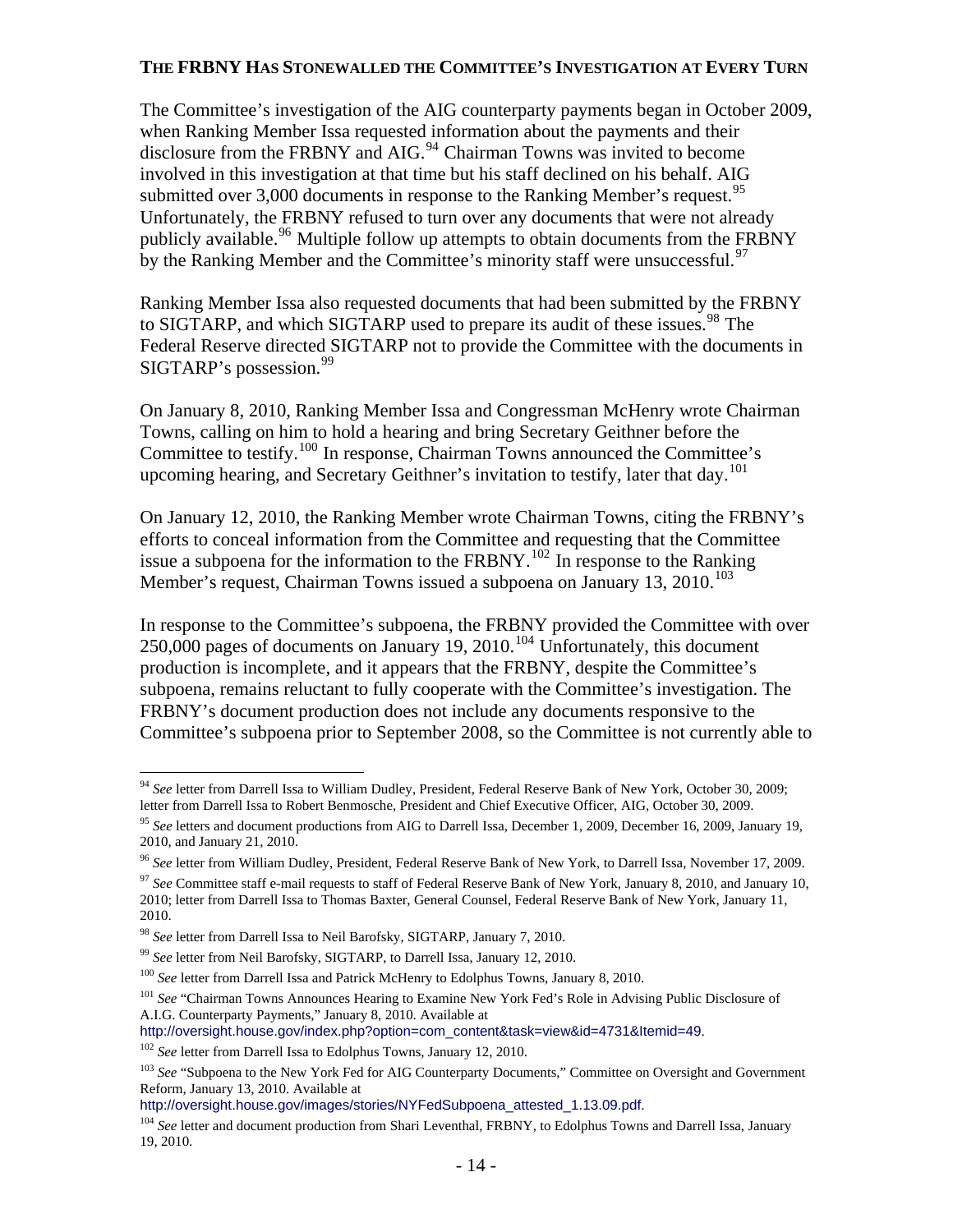learn when the FRBNY first became aware of potential problems at AIG. In addition, the FRBNY's document production does not include any documents responsive to the Committee's subpoena after May of 2009, so the Committee is not currently able to learn the full extent of the FRBNY's efforts to conceal information about the counterparty payments from this Committee and the public over the last eight months.

The Ranking Member pointed out these concerns in a letter to Chairman Towns on January 20, 2010, and asked Chairman Towns to clarify the scope of the subpoena with the FRBNY and hold FRBNY officials in contempt if they do not fully comply.<sup>[105](#page-16-0)</sup> The Ranking Member has also asked Chairman Towns to issue subpoenas to the Federal Reserve Board of Directors and the Treasury Department for documents related to the AIG counterparty payments.<sup>[106](#page-16-1)</sup> As of the writing of this memorandum, Chairman Towns has not responded to these requests.

#### **GEITHNER AND BAXTER MEET IN ADVANCE OF HEARING**

It appears that the FRBNY is coordinating with the Treasury Department and Secretary Geithner in advance of the Committee's hearing. In an interview with Tom Baxter, General Counsel of the FRBNY (and witness at the hearing), Committee staff asked Mr. Baxter if he had spoken with Secretary Geithner about the hearing or his testimony.<sup>[107](#page-16-2)</sup> Mr. Baxter indicated that he met with Secretary Geithner and a Democratic Member of the Committee, Congressman Elijah Cummings (D-MD), on Friday, January 15, 2010.<sup>[108](#page-16-3)</sup> Mr. Baxter admitted that he explained his role in these transactions and their [non]disclosure to Congressman Cummings, and that Secretary Geithner confirmed Mr. Baxter's story to Congressman Cummings.<sup>[109](#page-16-4)</sup> Mr. Baxter also admitted that he has discussed the Committee's upcoming hearing with George Madison, Treasury's General Counsel. $110$ 

Secretary Geithner did not respond to a request from Ranking Member Issa for an interview before the hearing,  $111$  nor has Secretary Geithner responded to a list of questions about these issues sent by Ranking Member Issa in advance of the hearing.<sup>[112](#page-16-7)</sup>

#### **THE AIG COUNTERPARTY PAYMENTS AND COVER-UP RAISE QUESTIONS ABOUT ROLE OF FEDERAL RESERVE MOVING FORWARD**

The impropriety of the actions of the Federal Reserve in the AIG bailout has important and far-reaching implications for public policy. First, the payment of AIG's CDS counterparties at par means that \$62.1 billion of taxpayer money may have been wasted. Second, these actions ought to inform the debate in Congress over a sweeping financial regulatory reform proposal that seeks to give the Federal Reserve vast new powers over the entire U.S. economy. Third, the FRBNY's interference with AIG's securities

<span id="page-16-0"></span><sup>105</sup> *See* letter from Darrell Issa to Edolphus Towns, January 20, 2010.

<span id="page-16-1"></span><sup>106</sup> *See* letter from Darrell Issa to Edolphus Towns, January 15, 2010.

<span id="page-16-2"></span><sup>107</sup> Committee staff interview of Tom Baxter, General Counsel, FRBNY, January 21, 2010.

<span id="page-16-3"></span> $^{108}\,$   $ld.$ 

<span id="page-16-4"></span><sup>109</sup> *Id*.

<span id="page-16-5"></span><sup>110</sup> *Id*.

<span id="page-16-6"></span><sup>111</sup> *See* letter from Darrell Issa to Timothy Geithner, January 13, 2010.

<span id="page-16-7"></span><sup>&</sup>lt;sup>112</sup> *See* letter from Darrell Issa to Timothy Geithner, January 22, 2010.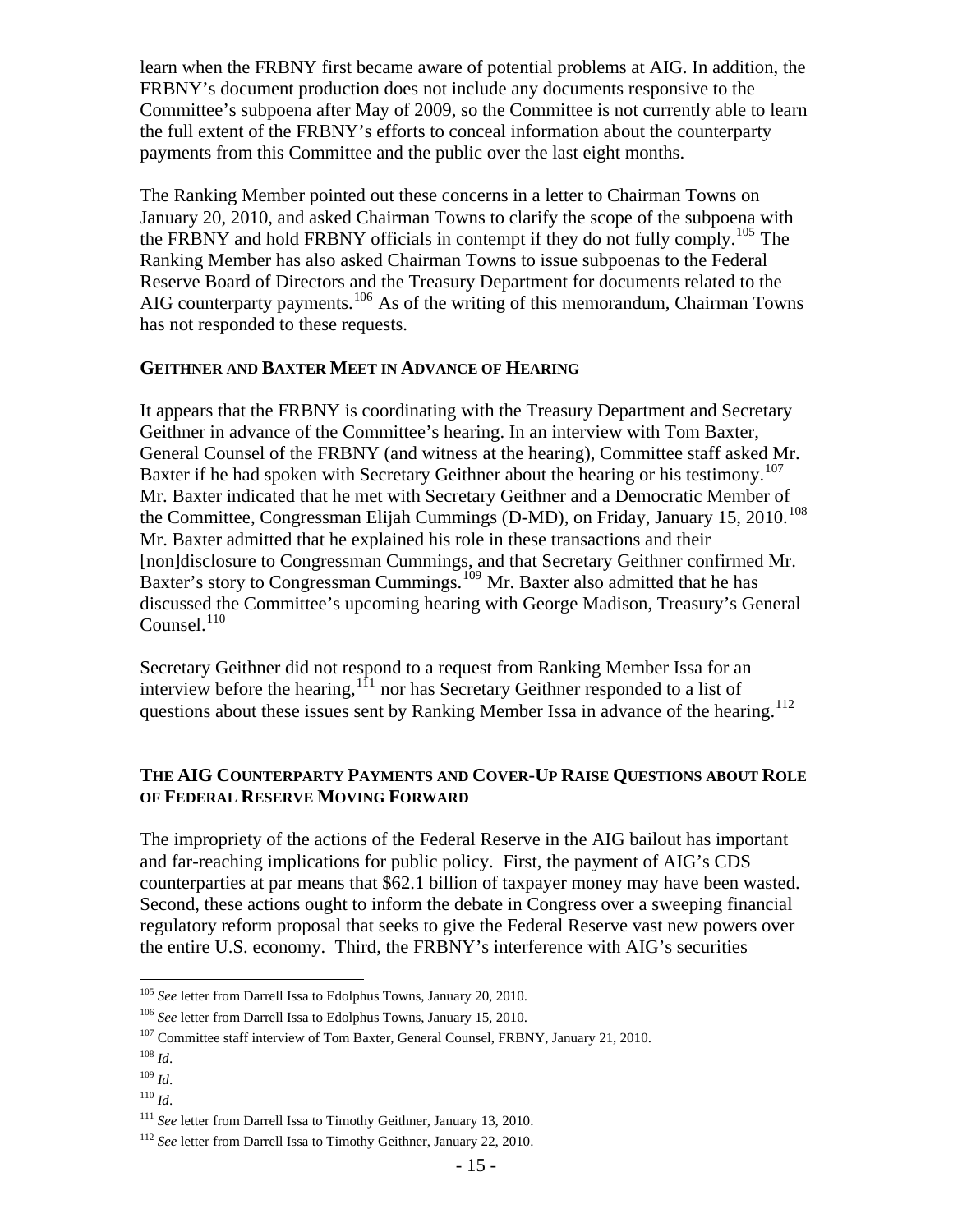disclosure obligations demonstrates that the federal government is willing to subvert investor protection and the rule of law in order to protect bailouts from public and Congressional scrutiny. Finally, the secrecy, concealment, and lack of transparency in the Federal Reserve's actions have important implications for the continued health of democracy and free markets.

On December 11, 2009, the House passed H.R. 4173, a financial regulatory reform bill sponsored and guided through Congress by House Financial Services Chairman Barney Frank (D-MA). If enacted, this bill would make the Federal Reserve the systemic risk regulator, extending government control over vast swathes of the U.S. economy. Setting aside the substantive problems with the creation of a systemic risk regulator,  $^{113}$  $^{113}$  $^{113}$  the AIG bailout, counterparty payments, and cover-up demonstrate the lack of wisdom in giving the Federal Reserve such broad new authority.

The FRBNY and its attorneys at Davis Polk interfered with AIG's securities disclosures in several ways. They edited AIG's SEC filings in ways that made it more difficult for investors and the public to understand the ML3 transactions. They contacted the SEC directly and pressured it to treat AIG's filings differently from other companies' filings. In addition, they appear to have forced AIG to cancel a compensation-related filing that it was required to make. The FRBNY's edits of AIG's filings and the FRBNY's pressure on the SEC were intended to serve the Fed's interests by obscuring embarrassing details about the FRBNY's backdoor bailout of AIG's counterparties. Investors cannot be protected by a disclosure system that only requires full transparency when the Federal Reserve's embarrassment is not at stake. The special SEC procedures established via FRBNY pressure also demonstrate that bailouts lead to enforced favoritism.

Finally, the secrecy, concealment, and lack of transparency in the conduct of the Federal Reserve have serious implications for the continued health of democracy and free markets. The Federal Reserve's payment of par to AIG's counterparties and the subsequent cover-up of information about these payments raise concerns about the accountability of the unelected bureaucrats within the Federal Reserve System. The fact that a quasi-government agency, unaccountable to the American people, likely wasted billions of taxpayer dollars and went to great lengths to prevent Congress and the American people from learning about these actions demonstrates the threat that the Federal Reserve poses to basic principles of American democracy.

<span id="page-17-0"></span><sup>113</sup> *See* e.g. Peter J. Wallison, American Enterprise Institute, "TARP Baby: The Administration's Resolution Authority for Nonbank Financial Firms" (September 30, 2009), *available at* <http://www.aei.org/outlook/100077>.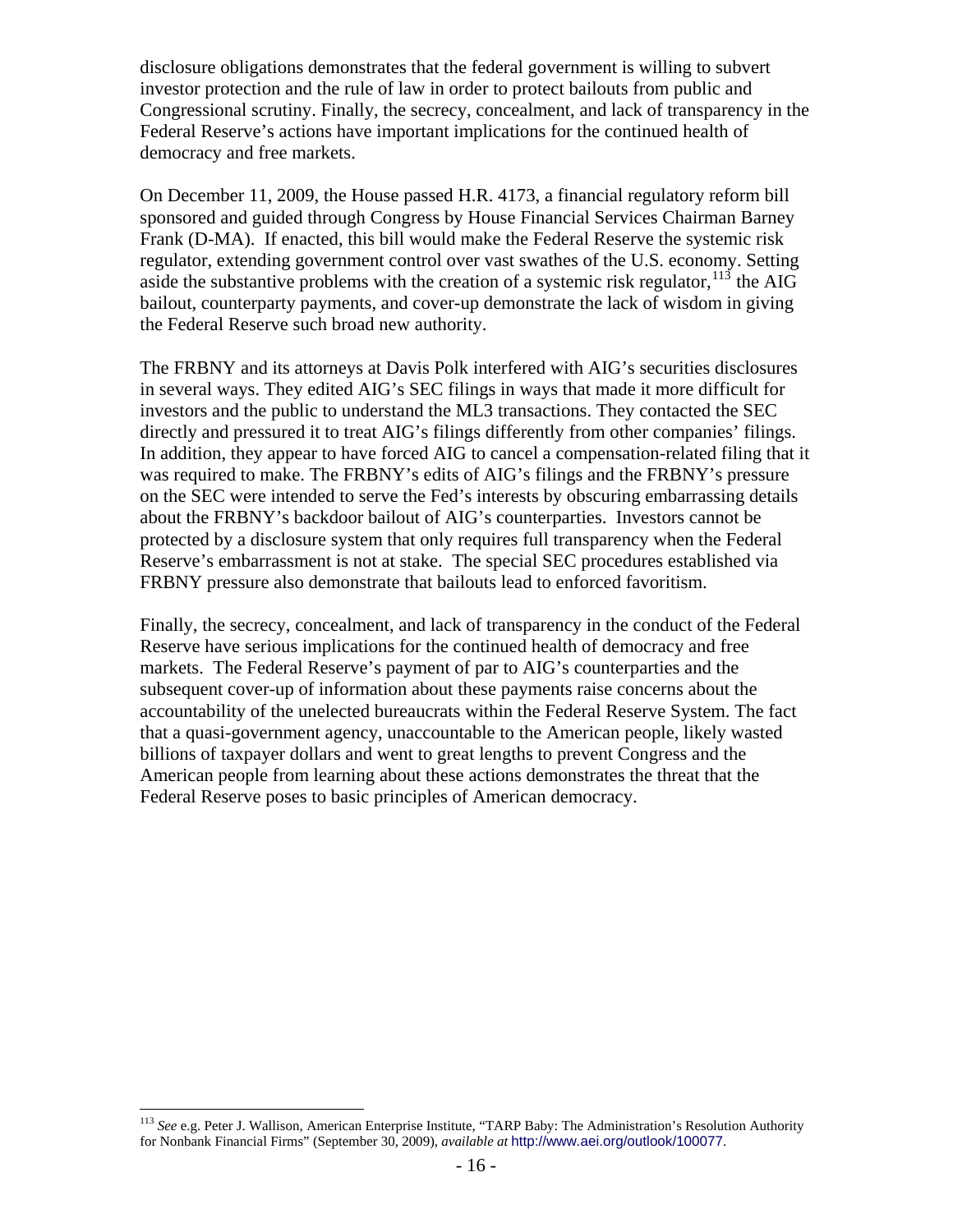## Appendix I - Summary Timeline of AIG Counterparty Payments and Disclosure

- **September 16, 2008**: the Federal Reserve Board, with the support of the Treasury Department, authorized the FRBNY to lend up to \$85 billion to AIG to enable AIG to avoid filing for bankruptcy.
- **September 19, 2008:** AIG agrees to submit all of its SEC filings to FRBNY and its counsel, Davis Polk, for edits before filing.
- **September October 2008:** AIG is faced with growing liquidity pressures because of its obligation to post collateral to its CDS counterparties. AIG's previous credit facility is insufficient to cover the collateral calls.
- **October 31, 2008:** FRBNY tells AIG to stop negotiating with counterparties.
- **November 3, 2008:** FRBNY decides to create Maiden Lane III to purchase the underlying assets at par from AIG's counterparties.
- **November 6-7, 2008: FRBNY** "negotiates" with AIG's counterparties on concessions for the value of the underlying assets. The counterparties refuse to sell the assets and terminate the CDS contracts for less than par.
- **November 10, 2008:** Fed Board approves establishment and funding of Maiden Lane III; AIG announces Maiden Lane III during a conference call with analysts.
- **November 11, 2008:** Internal AIG e-mails: There is "confusion" in the marketplace about the ML3 transaction. "The Fed offered all counterparties par." But the Fed is "sensitive" about the details.
- **November 17, 2008:** Davis Polk warns FRBNY that a pending SEC filing by AIG, which discloses a new compensation package for AIG's CFO, might embarrass Chairman Bernanke at a hearing of the Committee on Oversight and Government Reform. The filing is never submitted to the SEC.
- **November 25, 2008:** Maiden Lane III is formed and purchases \$46.1 billion (par) of underlying assets from AIG's counterparties, and the corresponding CDS contracts are canceled. [first round of transactions; second round takes place on December 18 and 22, 2008]
- **November 25-December 2, 2008:** AIG prepares a report with the SEC that describes the formation of Maiden Lane III and the November 25 transactions. FRBNY and Davis Polk perform heavy edits. FRBNY initially objects to AIG's intention to file the agreements between itself, AIG, and Maiden Lane III as exhibits, but relents.
- **December 2, 2008:** AIG files the Maiden Lane III report with the SEC. The report includes the agreements as exhibits, but it omits Schedule  $A - a$  detailed list of the underlying assets, purchase amounts, and counterparty names.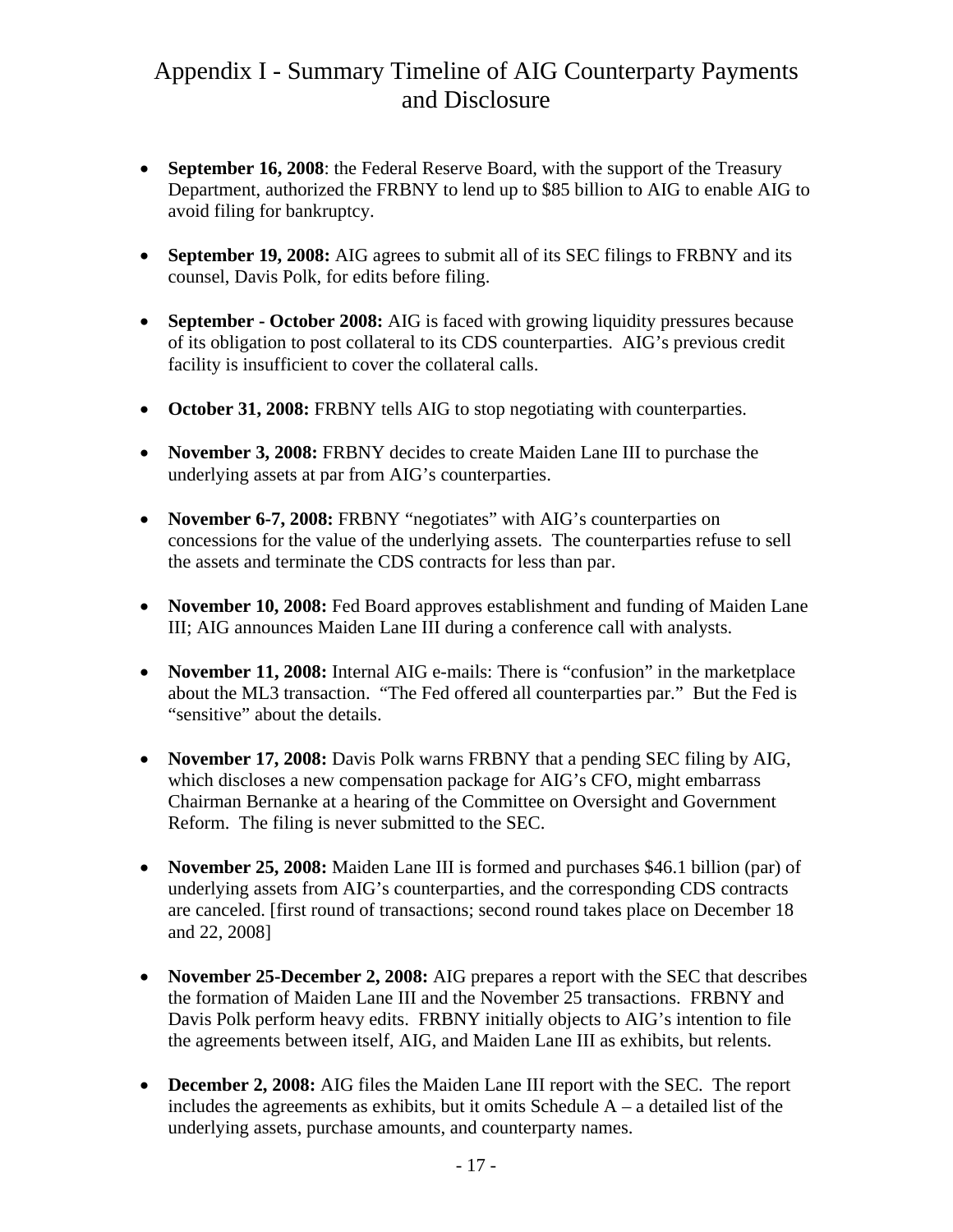- **December 18 and 22, 2008:** Maiden Lane III makes a second round of purchases: \$16 billion (par) of underlying assets from AIG's counterparties, and the corresponding CDS contracts are canceled.
- **December 18-24, 2008:** AIG prepares a report for the SEC describing Maiden Lane III's second round of transactions. FRBNY and Davis Polk edit the draft.
- **December 24, 2008:** AIG files its second report with the SEC. The report includes updated versions of the underlying agreements but does not include Schedule A.
- **December 30, 2008:** SEC writes to AIG directing AIG to either file Schedule A publicly or else provide a formal confidential treatment request .
- **January 13, 2009:** FRBNY intervenes directly with the SEC to create special procedures for the submission of AIG's confidential treatment request .
- **January 14, 2009:** AIG submits a confidential treatment request for Schedule A, using the special procedures arranged by FRBNY.
- **February 17, 2009:** The SEC responds to AIG's confidential treatment request, asking for more detailed arguments.
- March 5, 2009: Fed Vice Chairman Donald Kohn testifies before Senate Banking Committee. Public and Congressional pressure for the disclosure of information contained in Schedule A grows.
- **March 10, 2009:** AIG's lawyers draft a letter to the SEC canceling the confidential treatment request and permitting the SEC to release Schedule A in its entirety. The letter is never sent to the SEC.
- **March 16, 2009:** AIG publicly releases the names of the counterparties and aggregate information about amounts each counterparty received. AIG does not release the remaining information in Schedule A, such as identifications of each asset purchased and the amounts Maiden Lane III paid for each asset. AIG files a redacted copy of Schedule A reflecting the new disclosures and submits an amended confidential treatment request to the SEC asking that the remaining information stay secret.
- **May 22, 2009:** After further correspondence, the SEC grants AIG's amended confidential treatment request. The remaining information in Schedule A will stay secret until November 25, 2018.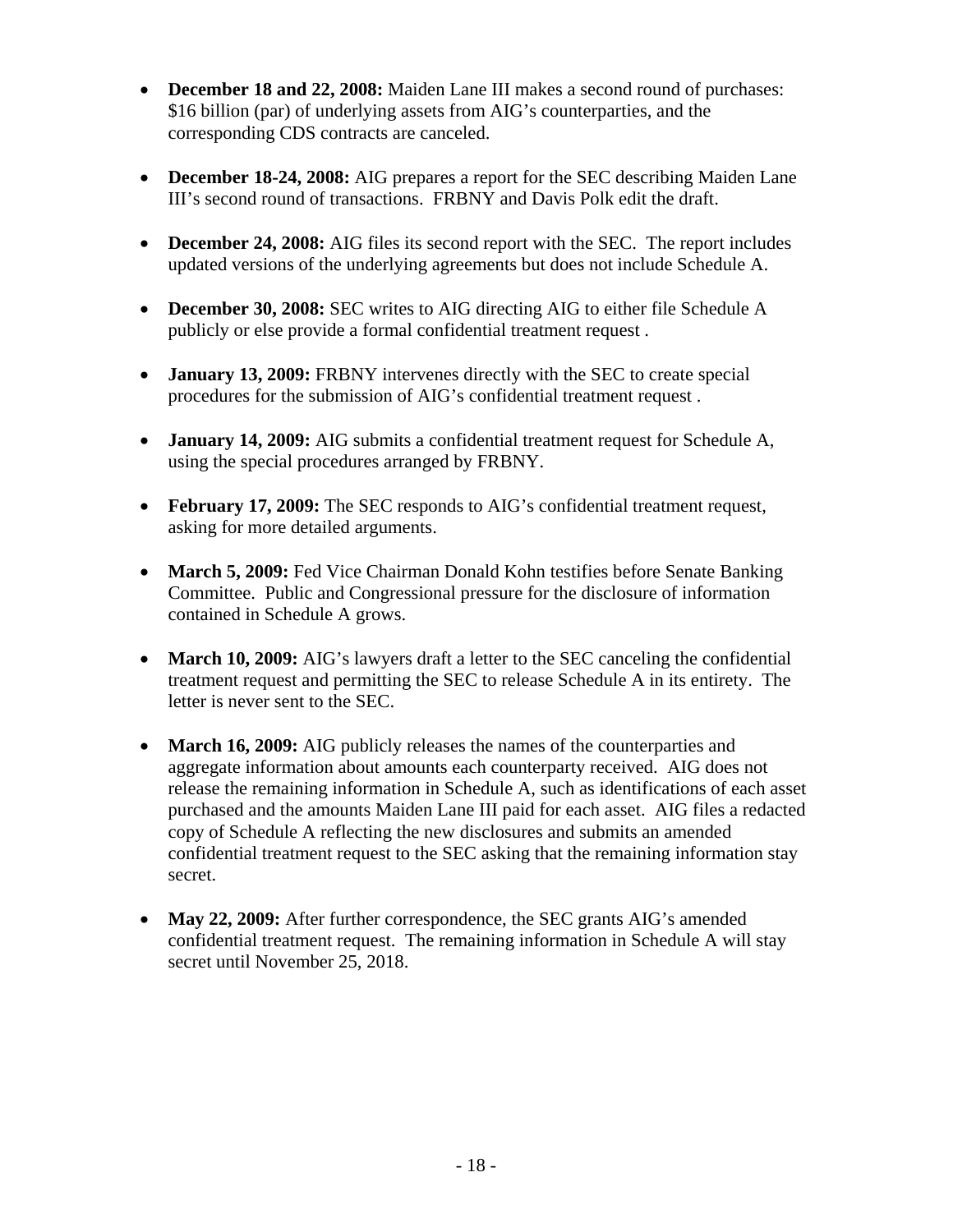# Appendix II – Total Payments to AIG Credit Default Swap Counterparties  $(in\,billions)^{114}$  $(in\,billions)^{114}$  $(in\,billions)^{114}$

| <b>AIG Counterparty</b>                  | <b>Collateral Payments</b> |                        |       |
|------------------------------------------|----------------------------|------------------------|-------|
|                                          | Maiden Lane III<br>Payment | Posted<br>(as of 11/7) | Total |
|                                          |                            |                        |       |
| Goldman Sachs                            | 5.6                        | 8.4                    | 14.0  |
| Merrill Lynch                            | 3.1                        | 3.1                    | 6.2   |
| Deutsche Bank                            | 2.8                        | 5.7                    | 8.5   |
| <b>UBS</b>                               | 2.5                        | 1.3                    | 3.8   |
| Calyon                                   | 1.2                        | 3.1                    | 4.3   |
| Deutsche Zentral-<br>Genossenschaftsbank | 1.0                        | 0.8                    | 1.8   |
| Bank of Montreal                         | 0.9                        | 0.5                    | 1.4   |
| Wachovia                                 | 0.8                        | 0.2                    | 1.0   |
| Barclays                                 | 0.6                        | 0.9                    | 1.5   |
| <b>Bank of America</b>                   | 0.5                        | 0.3                    | 0.8   |
| The Royal Bank of Scotland               | 0.5                        | 0.6                    | 1.1   |
| Dresdner Bank AG                         | 0.4                        | 0.0                    | 0.4   |
| Rabobank                                 | 0.3                        | 0.3                    | 0.6   |
| Landesbank Baden-Wuerttemberg            | 0.1                        | 0.0                    | 0.1   |
| HSBC Bank, USA                           | $0.0*$                     | 0.2                    | 0.2   |
| Total                                    | $27.1**$                   | 35.0                   | 62.1  |

Source: SIGTARP analysis of AIG and FRBNY data

\* Amount rounded down to \$0.

\*\* In addition to the \$27.1 billion in payments to the counterparties, AIGFP received a payment of \$2.5 billion as an adjustment payment to reflect overcollateralization.

<span id="page-20-0"></span><sup>1</sup> <sup>114</sup> This chart was obtained from SIGTARP's report, "Factors Affecting Efforts to Limit Payments to AIG Counterparties," November 17, 2009, at p. 20. Available at

**[http://www.sigtarp.gov/reports/audit/2009/Factors\\_Affecting\\_Efforts\\_to\\_Limit\\_Payments\\_to\\_AIG\\_Co](http://www.sigtarp.gov/reports/audit/2009/Factors_Affecting_Efforts_to_Limit_Payments_to_AIG_Counterparties.pdf) [unterparties.pdf](http://www.sigtarp.gov/reports/audit/2009/Factors_Affecting_Efforts_to_Limit_Payments_to_AIG_Counterparties.pdf)**.